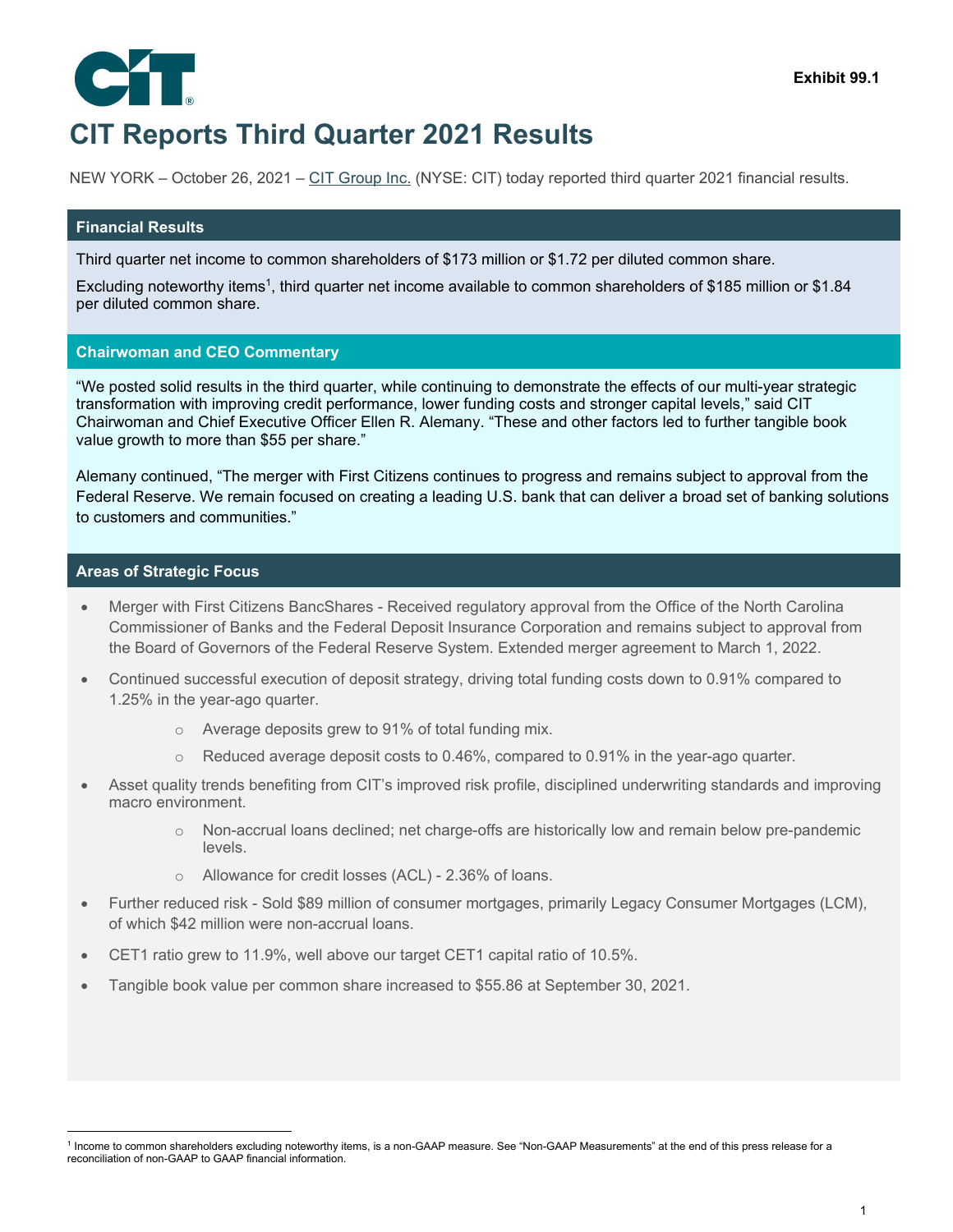

### **Select Financial Highlights\***

|                                                                                              |             |                  |                  |              | 3Q21 change from |                   |           |
|----------------------------------------------------------------------------------------------|-------------|------------------|------------------|--------------|------------------|-------------------|-----------|
| (\$ in millions)                                                                             | 3Q21        | 2Q21             | 3Q20             | 2Q21         |                  | 3Q20              |           |
| Net finance revenue <sup>(1)</sup>                                                           | \$<br>307   | \$<br>317        | \$<br>328        | \$<br>(10)   | $-3\%$ \$        | (21)              | $-6%$     |
| Non-interest income                                                                          | 125         | 161              | 146              | (36)         | $-22%$           | (21)              | $-15%$    |
| Total net revenue <sup>(1)</sup>                                                             | 432         | 478              | 474              | (45)         | $-10%$           | (42)              | $-9%$     |
| Operating expenses and (gain) loss on debt extinguishment                                    | 268         | 251              | 296              | 17           | 7%               | (27)              | $-9%$     |
| Income before credit provision                                                               | 164         | 226              | 179              | (63)         | $-28%$           | (15)              | $-8%$     |
| Provision for credit losses                                                                  | (67)        | (72)             | 63               | 5            | 7%               | (130)             | <b>NM</b> |
| Income (loss) before provision (benefit) for income taxes                                    | 231         | 299              | 115              | (68)         | $-23%$           | 116               | ΝM        |
| Provision (benefit) for income taxes                                                         | 56          | 72               | 30               | (16)         | $-23%$           | 26                | 88%       |
| Net income (loss)                                                                            | 176         | 227              | 86               | (51)         | $-23%$           | 90                | <b>NM</b> |
| Preferred stock dividends                                                                    | 3           | 12               | 3                | (10)         | $-77%$           | $\mathbf{0}$      | 0%        |
| Net income (loss) available to common shareholders                                           | \$<br>173   | \$<br>215        | \$<br>83         | \$<br>(42)   | $-20\%$ \$       | 90                | <b>NM</b> |
| Noteworthy items <sup>(2)</sup>                                                              | 13          | $\overline{(5)}$ | $\overline{(0)}$ | 18           |                  | 13                |           |
| Income (loss) available to common shareholders,<br>excluding noteworthy items <sup>(2)</sup> | \$<br>185   | \$<br>210        | \$<br>83         | \$<br>(25)   | $-12\%$ \$       | 103               | <b>NM</b> |
| Per common share                                                                             |             |                  |                  |              |                  |                   |           |
| Diluted income (loss) per common share                                                       | \$<br>1.72  | \$<br>2.14       | \$<br>0.84       | \$<br>(0.42) | $-20\%$ \$       | 0.88              | <b>NM</b> |
| Diluted income (loss) per common share, excluding                                            |             |                  |                  |              |                  |                   |           |
| noteworthy items <sup>(2)</sup>                                                              | \$<br>1.84  | \$<br>2.09       | \$<br>0.84       | \$<br>(0.25) | $-12\%$ \$       | 1.00              | <b>NM</b> |
| Average diluted common shares outstanding (in thousands)                                     | 100,432     | 100,340          | 98,556           | 92           | 0%               | 1,876             | 2%        |
| Tangible book value per common share $(TBVPS)^{(1)}$                                         | \$<br>55.86 | \$<br>54.39      | \$<br>50.29      | \$<br>1.47   | $3\%$ \$         | 5.57              | 11%       |
| <b>Balance Sheet</b>                                                                         |             |                  |                  |              |                  |                   |           |
| Average loans and leases (includes HFS and net of credit                                     |             |                  |                  |              |                  |                   |           |
| balances)                                                                                    | \$39,728    | \$40,981         | \$44,126         | \$(1,252)    | $-3\%$ \$        | (4,398)           | $-10%$    |
| Average core loans and leases <sup>(1)</sup> (includes HFS and net of                        |             |                  |                  |              |                  |                   |           |
| credit balances)                                                                             | 38,412      | 39,479           | 42,146           | (1,067)      | $-3%$            | (3,734)           | $-9%$     |
| Average earning assets (AEA) <sup>(1)</sup>                                                  | 50,347      | 51,811           | 57,768           | (1, 464)     | $-3%$            | (7, 421)          | $-13%$    |
| New business volume                                                                          | 3,251       | 2,972            | 2,622            | 279          | 9%               | 630               | 24%       |
| Key performance metrics, continuing operations                                               |             |                  |                  |              |                  |                   |           |
| Net finance margin $(1)$                                                                     | 2.44%       | 2.45%            | 2.27%            | -1bps        |                  | 17bps             |           |
| Net efficiency ratio <sup>(1)</sup>                                                          | 60.2%       | 52.5%            | 60.6%            | <b>NM</b>    |                  | -39bps            |           |
| Net charge-offs                                                                              | 0.06%       | 0.30%            | 0.71%            | $-24$ bps    |                  | $-65$ bps         |           |
| Return on AEA (ROAEA) <sup>(1)</sup>                                                         | 1.37%       | 1.66%            | 0.57%            | $-29$ bps    |                  | 80bps             |           |
| Return on tangible common equity (ROTCE) <sup>(1)</sup>                                      | 13.04%      | 16.73%           | 7.24%            | <b>NM</b>    |                  | <b>NM</b>         |           |
| Key performance metrics, continuing operations excluding<br>noteworthy items                 |             |                  |                  |              |                  |                   |           |
| Net finance margin(1)(2)                                                                     | 2.44%       | 2.45%            | 2.27%            | -1bps        |                  | 17bps             |           |
| Net efficiency ratio(1)(2)                                                                   | 58.3%       | 52.2%            | 60.4%            | <b>NM</b>    |                  | <b>NM</b>         |           |
| Net charge-offs                                                                              | 0.06%       | 0.30%            | 0.71%            | $-24bps$     |                  | $-65$ bps         |           |
| ROAEA <sup>(1)(2)</sup>                                                                      | 1.47%       | 1.62%            | 0.57%            | $-15$ bps    |                  | 90 <sub>bps</sub> |           |
| ROICE <sup>(1)(2)</sup>                                                                      | 13.95%      | 16.37%           | 7.22%            | <b>NM</b>    |                  | <b>NM</b>         |           |

 (1) Net finance revenue, total net revenue, TBVPS, AEA, net finance margin, net efficiency ratio, ROAEA, ROTCE and average core loans and leases are non-GAAP measures that management uses to evaluate the performance of the business. See "Non-GAAP Measurements" at the end of this press release for a reconciliation of non-GAAP to GAAP financial information, descriptions of the non-GAAP measures, and noteworthy items. TBVPS is detailed on page 15.

<sup>(2)</sup>We exclude noteworthy items due to their episodic nature and size. See "Non-GAAP Measurements" at the end of this press release for a reconciliation of non-GAAP to GAAP financial information and noteworthy items.

\*Certain balances may not sum due to rounding.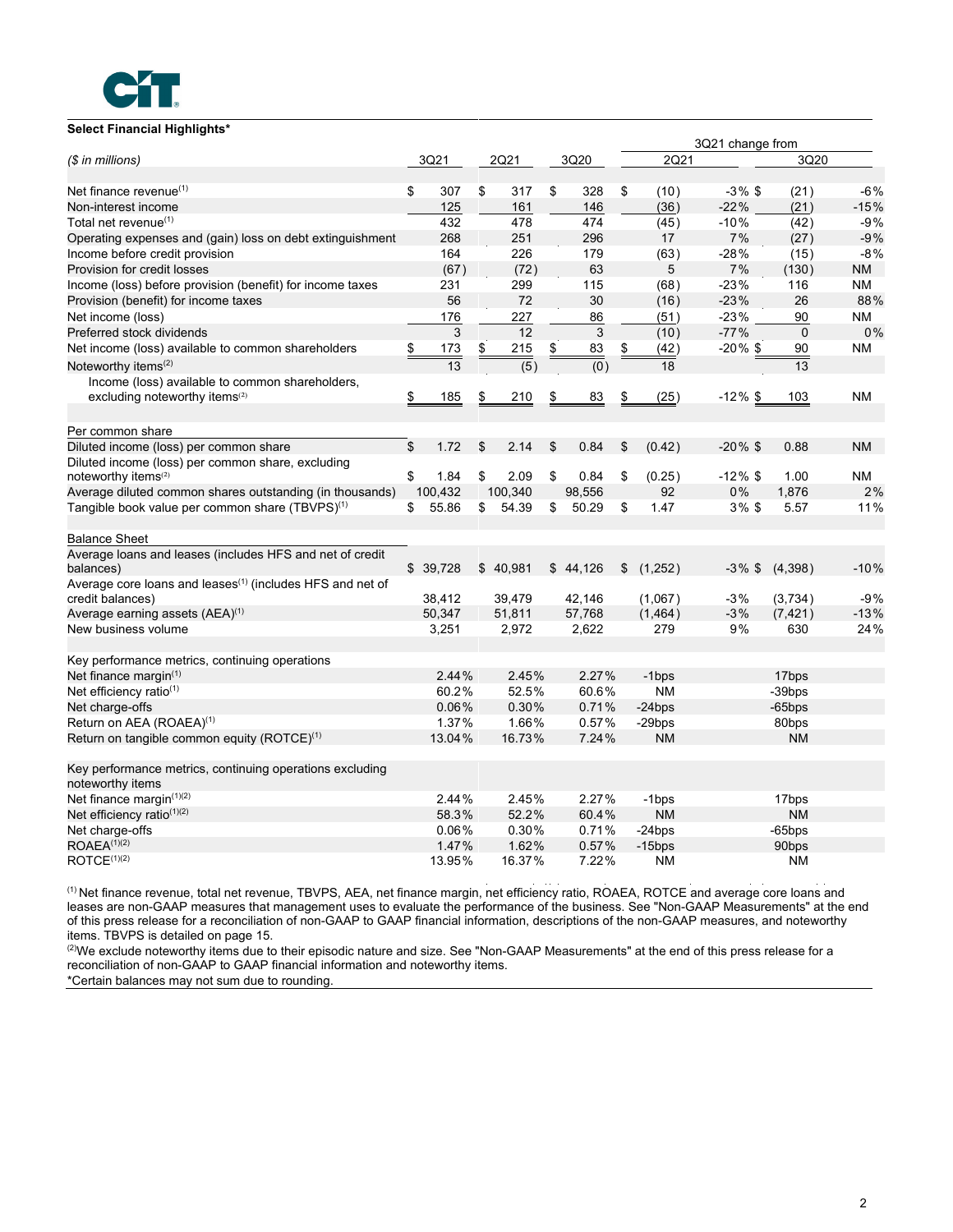# **Third Quarter Financial Highlights:**

# **Net Revenue**

- Net finance revenue decreased \$10 million and net finance margin of 2.44% was down modestly by 1 bp from the prior quarter. The reductions reflect lower average loan balances and lower purchase accounting accretion and other prepayment benefits, mostly offset by lower deposit costs. Net operating lease revenue<sup>2</sup> was flat from the prior quarter.
- Other non-interest income was down \$36 million from the prior quarter. Excluding the noteworthy item, other noninterest income<sup>3</sup> decreased \$23 million from prior quarter, which was unusually elevated due to higher gains on loan and equipment sales.

## **Operating Expenses**

 Operating expenses increased by \$17 million to \$268 million. Operating expenses, excluding noteworthy items and intangible asset amortization<sup>4</sup>, increased \$10 million from the prior quarter to \$259 million. The prior quarter included a net benefit from a reserve release related to indemnification obligations, partially offset by higher legal costs.

## **Credit**

- Provision for credit losses was a net benefit of \$67 million, compared to a net benefit of \$72 million in the prior quarter.
- The third quarter net benefit reflected low net charge-offs and a reduction in reserves of \$72 million. The prior quarter net benefit reflected a reduction in reserves of approximately \$99 million.
- Net charge-offs of \$5 million declined from \$26 million in the prior quarter and remains historically low and below our pre-pandemic levels.
- Non-accruals decreased by \$144 million to \$405 million, driven by reductions in non-accrual loans across Commercial Banking portfolios as well as loan sales within Consumer Banking.

### **Tax**

The effective tax rate was 24%. The effective tax rate, excluding noteworthy items<sup>5</sup> was 23%.

 $^2$  Net operating lease revenue is a non-GAAP measure. See "Non-GAAP Measurements" at the end of this press release for a reconciliation of non-GAAP financial information.

<sup>&</sup>lt;sup>3</sup> Other non-interest income, excluding noteworthy items, is a non-GAAP measure. See "Non-GAAP Measurements" at the end of this press release for a reconciliation of non-GAAP to GAAP financial information.

 $^4$  Operating expenses, excluding noteworthy items and intangible asset amortization, is a non-GAAP measure. See "Non-GAAP Measurements" at the end of this press release for a reconciliation of non-GAAP to GAAP financial information.

<sup>&</sup>lt;sup>5</sup> Effective tax rate, excluding noteworthy items is a non-GAAP measure. See "Non-GAAP Measurements" at the end of this press release for a reconciliation of non-GAAP to GAAP financial information and noteworthy items.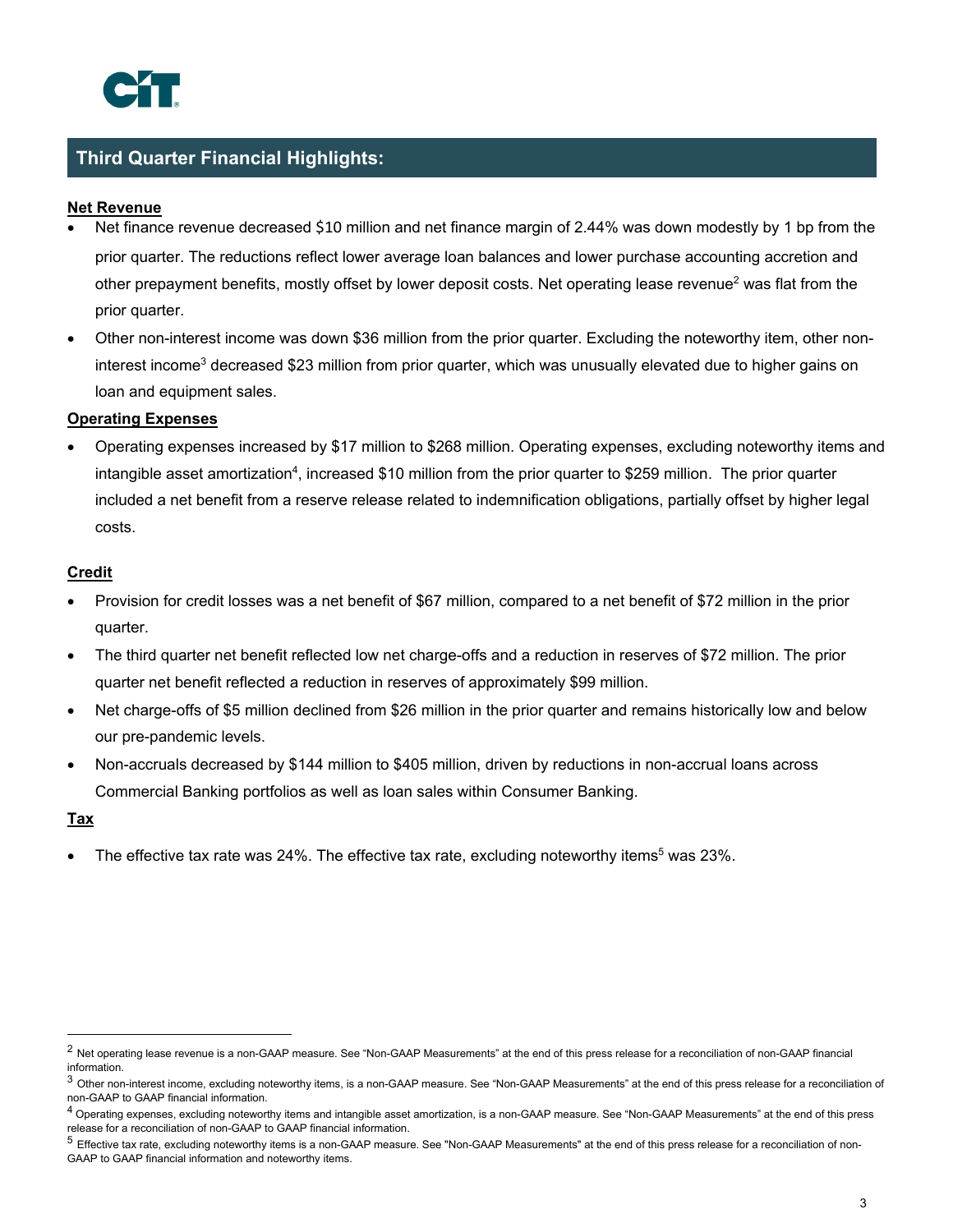

# **Balance Sheet**

- Average loans and leases declined 3% while end of period loans and leases were relatively flat compared to the prior quarter.
- New business volume improved from the prior quarter and the reduction in average loan and leases reflected loan sales, contractual run-off and continued high prepayment activity in certain portfolios within Commercial Banking.
- Loans and leases to deposits ratio was 89% at CIT Bank and 103% at consolidated CIT Group, an increase from 87% and 101%, respectively, from the prior quarter.
- CET1 ratio increased to 11.9%, reflecting quarterly earnings.

# *Noteworthy Items*

Financial results for the third quarter included the following noteworthy items,

- \$12 million (after-tax) (\$0.12 per diluted common share) of Cumulative Translation Adjustment (CTA) release related to the liquidation of the remaining investment in a foreign entity.
- \$0.4 million (after-tax) (less than \$0.01 per diluted common share) related to First Citizens BancShares (FCB) merger costs.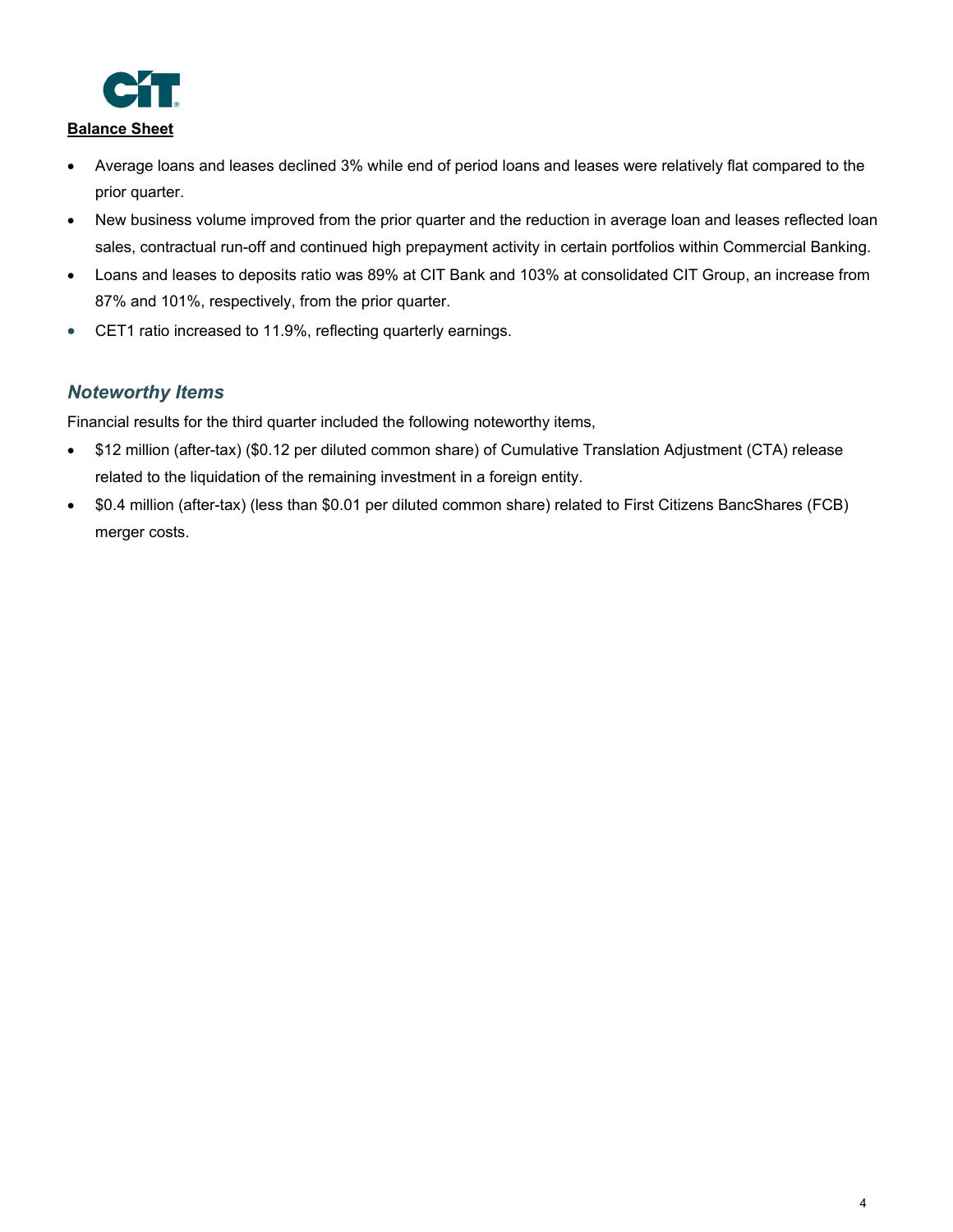

# **Income Statement Highlights:**

# **Net Finance Revenue**

| Net Finance Revenue*                             |           |     |          |    |          |     |                          | 3Q21 change from |          |        |
|--------------------------------------------------|-----------|-----|----------|----|----------|-----|--------------------------|------------------|----------|--------|
| $(S \in \mathbb{R})$ in millions)                | 3Q21      |     | 2Q21     |    | 3Q20     |     | 2Q21                     |                  | 3Q20     |        |
|                                                  |           |     |          |    |          |     |                          |                  |          |        |
| Interest income                                  | \$<br>360 | \$  | 373      | \$ | 423      | \$  | (13)                     | $-4\%$ \$        | (63)     | $-15%$ |
| Net operating lease revenue                      |           |     |          |    |          |     |                          |                  |          |        |
| Rental income on operating leases                | 186       |     | 188      |    | 201      |     | (2)                      | $-1%$            | (15)     | $-8%$  |
| Depreciation on operating lease equipment        | 85        |     | 83       |    | 83       |     | $\mathcal{P}$            | 3%               | 3        | 3%     |
| Maintenance and other operating lease expenses   | 51        |     | 55       |    | 49       |     | (4)                      | $-8%$            | 2        | 4%     |
| Total net operating lease revenue <sup>(1)</sup> | 51        |     | 51       |    | 70       |     | $\overline{\phantom{0}}$ | 0%               | (20)     | $-28%$ |
| Interest expense                                 | 103       |     | 107      |    | 166      |     | (4)                      | $-4%$            | (63)     | $-38%$ |
| Net finance revenue $(2)$                        | 307       | \$. | 317      | Я. | 328      |     | (10)                     | $-3\%$ \$        | (21)     | $-6%$  |
|                                                  |           |     |          |    |          |     |                          |                  |          |        |
| Average earning assets                           | \$50.347  |     | \$51,811 |    | \$57,768 | \$. | (1, 464)                 | $-3\%$ \$        | (7, 421) | $-13%$ |
| Net finance margin $(2)$                         | 2.44%     |     | 2.45%    |    | 2.27%    |     | -1bps                    |                  | 17bps    |        |

 (1)Net operating lease revenue is a non-GAAP measure, and is reconciled in the table as a combination of GAAP balances, rental income on operating leases less depreciation on operating lease equipment and maintenance and other operating lease expenses. Net operating lease revenue is used by management to monitor portfolio performance and returns on purchased equipment. <sup>(2)</sup>These balances and metrics are non-GAAP measures used to measure the profitability of our earning assets. See "Non-GAAP Measurements" at the end of this press release for a reconciliation of non-GAAP to GAAP financial information. \*Certain balances may not sum due to rounding.

- Net finance revenue declined to \$307 million from \$317 million in the prior quarter.
	- o Lower interest income resulting from lower average loan balances.
	- o Lower purchase accounting accretion and prepayment benefits.
	- $\circ$  Partially offset by lower interest expense driven by reduction in deposit balances.
	- $\circ$  Net operating lease revenue was flat, as lower maintenance costs offset lower rental revenue and higher depreciation.
- Net finance margin (net finance revenue as a percentage of average earning assets) was 2.44%, a modest 1 bp decrease from 2.45% in the prior quarter, primarily reflecting the items noted above as well as a slightly higher mix of average cash and investments.
- Net finance revenue decreased \$21 million compared to the year-ago quarter.
	- $\circ$  Lower interest income from loans and investment securities primarily driven by lower average loan balances and lower market rates.
	- $\circ$  Lower net operating lease income primarily driven by lower gross yields in Rail.
	- $\circ$  Partially offset by an increase in purchase accounting accretion from higher prepayments and
	- o Lower interest expense from lower rates on deposits as well as lower borrowings and deposit balances
- Compared to the year-ago quarter, net finance margin increased 17 bps.
	- $\circ$  Reflects the items noted above as well as the benefit of a lower mix of cash and investment securities as a percentage of total average earning assets.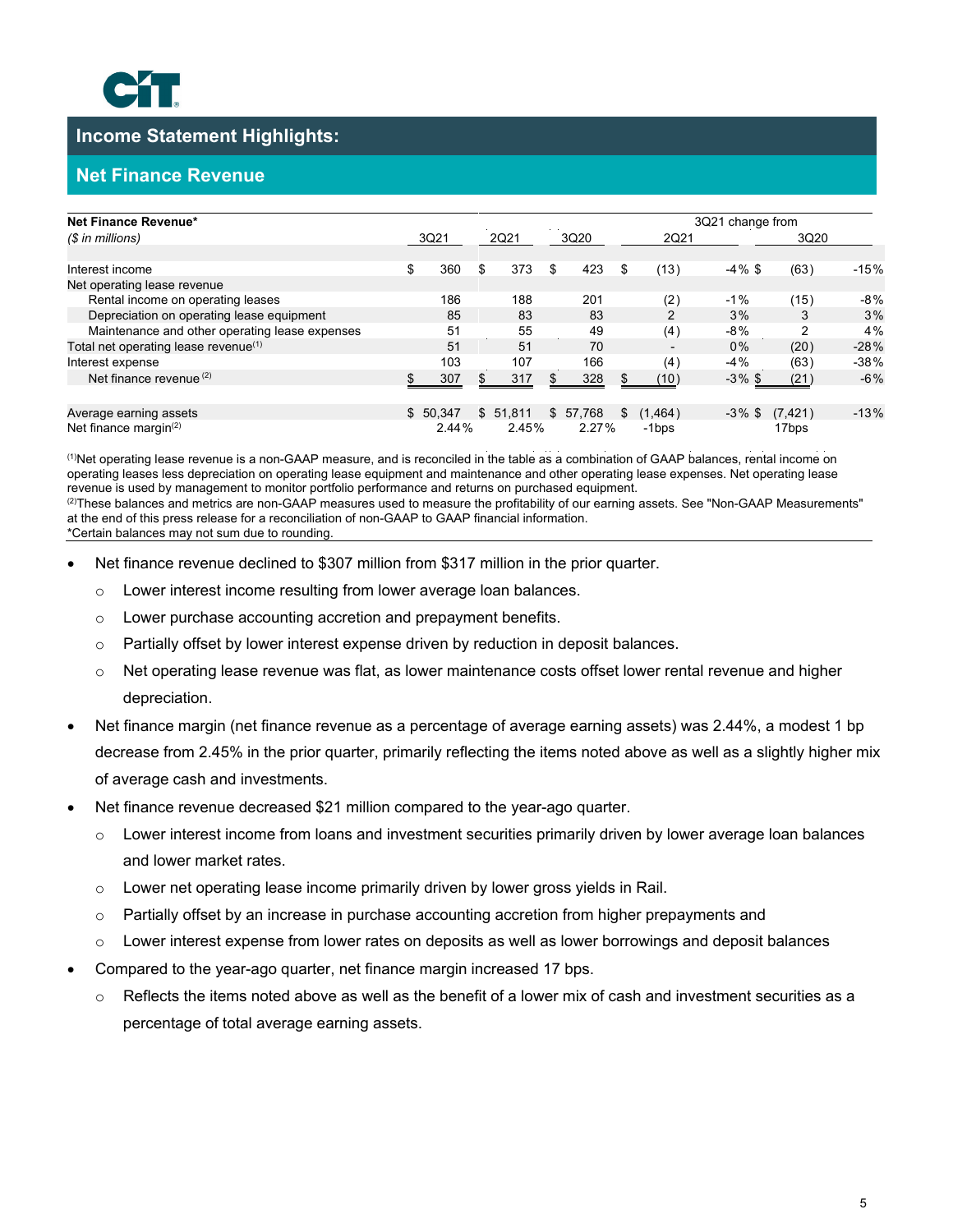# **Other Non-Interest Income**

| Other Non-Interest Income*                                              |          |     |      |           |           | 3Q21 change from |      |        |
|-------------------------------------------------------------------------|----------|-----|------|-----------|-----------|------------------|------|--------|
| $(S \in \mathbb{R})$ in millions)                                       | 3Q21     |     | 2Q21 | 3Q20      | 2Q21      |                  | 3Q20 |        |
|                                                                         |          |     |      |           |           |                  |      |        |
| Fee income                                                              | \$<br>33 | -\$ | 36   | \$<br>33  | \$<br>(4) | $-10\%$ \$       | 0    | $0\%$  |
| Factoring commissions                                                   | 28       |     | 27   | 20        |           | 6%               | 8    | 43%    |
| Gains on leasing equipment, net of impairments                          | 21       |     | 29   | 24        | (8)       | $-29%$           | (4)  | $-15%$ |
| <b>BOLI</b> income                                                      | 8        |     | 8    | 16        | 0         | $1\%$            | (7)  | $-47%$ |
| Gains on investment securities, net of impairments                      | 6        |     | 4    | 8         | 2         | 49%              | (3)  | $-34%$ |
| Property tax income                                                     | 4        |     | 4    | 4         | (0)       | $-10%$           | (0)  | $-13%$ |
| Other income                                                            | 26       |     | 53   | 41        | (27)      | $-52%$           | (16) | $-38%$ |
| Total other non-interest income                                         | 125      |     | 161  | 146       | (36)      | $-22\%$ \$       | (21) | $-15%$ |
| Noteworthy items $(1)$                                                  | 13       |     |      |           | 13        |                  | 13   |        |
| Total other non-interest income, excluding noteworthy<br>items $(1)(2)$ | 138      |     | 161  | \$<br>146 | (23)      | $-14\%$ \$       | (8)  | $-6\%$ |

(1)See "Non-GAAP measurements" for a description and reconciliation of noteworthy items.

<sup>(2)</sup>Total other non-interest income, excluding noteworthy items is a non-GAAP measure and is reconciled to the GAAP balance, total other noninterest income, in the table above. Total other non-interest income, excluding noteworthy items is used by management to monitor the underlying level of income.

\*Certain balances may not sum due to rounding.

- Other non-interest income was \$125 million, down \$36 million from the prior quarter and \$21 million from year ago quarter. The current quarter included a noteworthy item reflecting a \$13 million charge in other income from a CTA release related to the liquidation of the remaining investment in a foreign subsidiary.
- Excluding noteworthy items, other non-interest income was down \$23 million from the prior quarter driven by:
	- $\circ$  Lower other revenues, which included a net gain of \$29 million in the current quarter from the sale of consumer mortgages, LCM loans, compared to \$34 million in the prior quarter. In addition, the prior quarter included an \$8 million gain from the sale of the Aviation Lending portfolio.
	- o Lower gain on sale of equipment.
	- o Higher factoring commissions and gain on sale of investment securities offset lower fee income.
- Excluding noteworthy items, other non-interest income was down \$8 million from the year-ago quarter due to:
	- o Lower gain on sale of consumer mortgages and lease equipment.
	- o Lower gain on sale of investment securities.
	- o Elevated BOLI income in the year-ago quarter due to insurance payouts.
	- $\circ$  Partially offset by higher factoring commissions from higher volumes and surcharges, as the year-ago quarter's factoring volume was significantly impacted by the COVID-19 pandemic.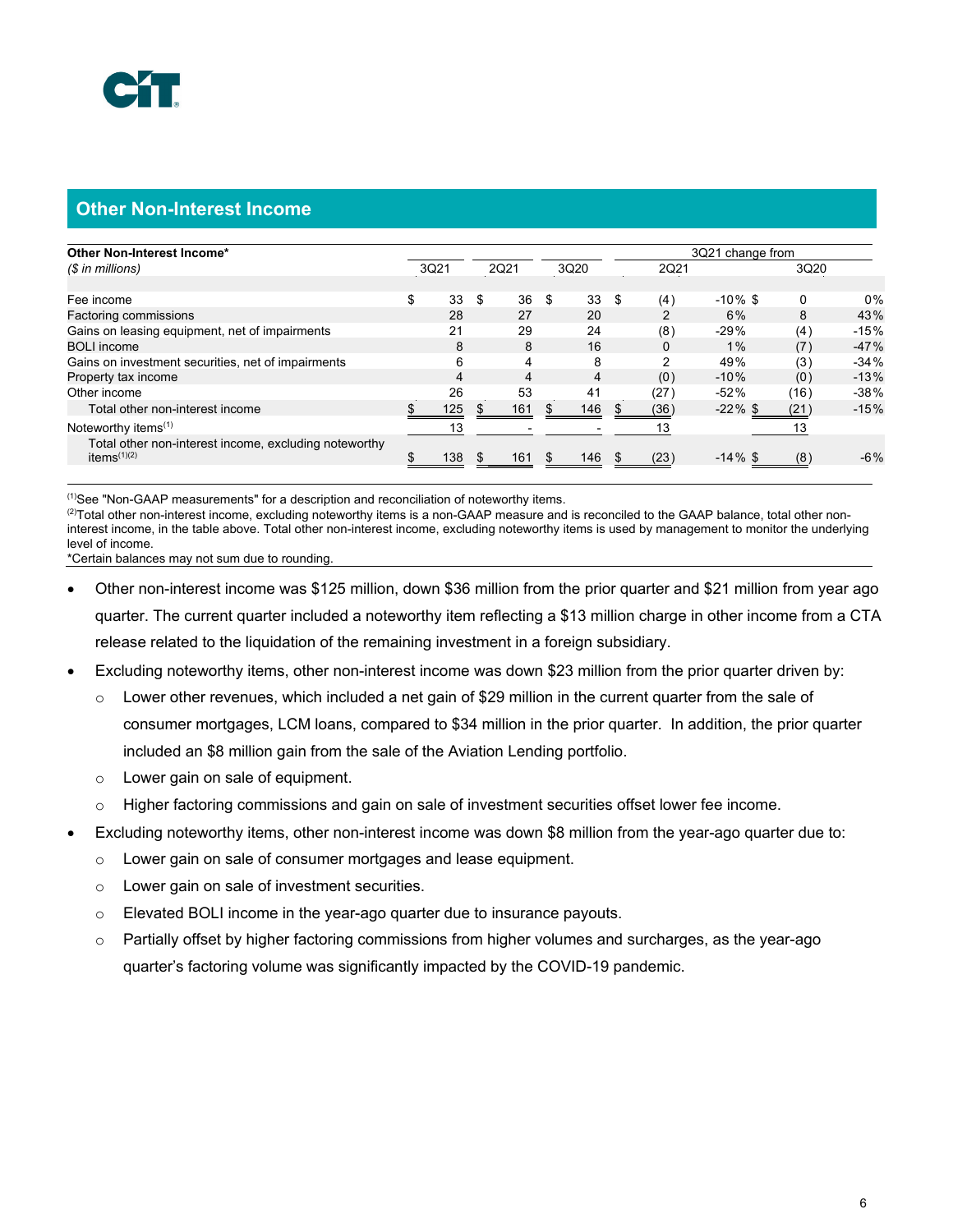# **Operating Expenses**

| <b>Operating Expenses*</b>                                                                  |           |           |    |                          |           | 3Q21 change from |                |        |
|---------------------------------------------------------------------------------------------|-----------|-----------|----|--------------------------|-----------|------------------|----------------|--------|
| (\$ in millions)                                                                            | 3Q21      | 2Q21      |    | 3Q20                     | 2Q21      |                  | 3Q20           |        |
|                                                                                             |           |           |    |                          |           |                  |                |        |
| Compensation and benefits                                                                   | \$<br>153 | \$<br>149 | \$ | 149                      | \$<br>4   | $3\%$ \$         | 4              | 3%     |
| Technology                                                                                  | 32        | 33        |    | 39                       | (1)       | $-3%$            | (7)            | $-18%$ |
| Professional fees                                                                           | 11        | 21        |    | 22                       | (11)      | $-50%$           | (12)           | $-52%$ |
| Insurance                                                                                   | 14        | 14        |    | 25                       | (0)       | $-1\%$           | (11)           | $-45%$ |
| Net occupancy expense                                                                       | 17        | 16        |    | 20                       |           | 5%               | (3)            | $-13%$ |
| Advertising and marketing                                                                   | 6         | 5         |    | 5                        |           | 16%              |                | 21%    |
| Property tax expense                                                                        | 4         | 4         |    | 5                        | (1)       | $-11%$           | (1)            | $-19%$ |
| Restructuring costs                                                                         |           | (8)       |    | $\overline{\phantom{a}}$ | 8         | 100%             | $\overline{a}$ | NM.    |
| Intangible asset amortization                                                               | 8         | 8         |    | 9                        | (0)       | $-2%$            | (0)            | $-5%$  |
| Other expenses                                                                              | 23        | 8         |    | 22                       | 16        | <b>NM</b>        |                | 5%     |
| Total operating expenses                                                                    | 268       | 251       |    | 296                      | 17        | 7%               | (27)           | $-9%$  |
| Noteworthy items                                                                            |           | (6)       |    | 0                        | 7         | <b>NM</b>        | $\Omega$       | 40%    |
| Intangible asset amortization                                                               | 8         | 8         |    | 9                        | (0)       | $-2\%$           | (0)            | $-5%$  |
| Operating expenses, excluding noteworthy items and<br>intangible asset amortization $(1)$   | 259       | 249       | S. | 287                      | 10        | $4\%$ \$         | (27)           | $-9%$  |
| Net efficiency ratio $(2)$                                                                  | 60.2%     | 52.5%     |    | 60.6%                    | <b>NM</b> |                  | -39bps         |        |
| Net efficiency ratio, excluding noteworthy items and<br>intangible asset amortization $(2)$ | 58.3%     | 52.2%     |    | 60.4%                    | <b>NM</b> |                  | <b>NM</b>      |        |

 $<sup>(1)</sup>$ Operating expenses excluding intangible asset amortization and noteworthy items is used by management to compare period over period</sup> expenses. Due to the exclusion of intangible amortization and noteworthy items, this is considered a non-GAAP measure, as reconciled to total operating expenses in the table.

 $^{(2)}$ These metrics are non-GAAP measures. See "Non-GAAP Measurements" at the end of this press release for details on the calculation and description of the use of the metric. See non-GAAP disclosures for reconciliation of total net revenues. \*Certain balances may not sum due to rounding.

- Operating expenses were \$268 million, up \$17 million from the prior quarter.
- Excluding noteworthy items and intangible asset amortization, operating expenses were \$259 million, up \$10 million compared to \$249 million, as the prior quarter operating expenses reflected a net benefit from the reserve release related to indemnification obligations, which was partially offset by higher legal fees.
	- $\circ$  Noteworthy items in the current and prior quarter included FCB merger costs. In addition, the prior quarter noteworthy item included a net benefit from a restructure reserve reversal.
- Operating expenses decreased by \$27 million compared to the year-ago quarter.
- Operating expenses excluding noteworthy items and intangible asset amortization decreased by \$27 million compared to the year-ago quarter, reflecting cost reduction initiatives and lower FDIC insurance costs.
	- o Noteworthy items in the year-ago quarter included merger and integration costs from the Mutual of Omaha Bank (MOB) acquisition and reversal of compensation expense related to the Company's stock-based compensation conditions due to market conditions.
- The net efficiency ratio was 60% compared to 53% in the prior quarter.
- The net efficiency ratio excluding noteworthy items and intangible asset amortization of 58% compared to 52% in the prior quarter, reflecting higher operating expenses and lower net revenues.
- The net efficiency ratio was 61% in the year-ago quarter. Excluding noteworthy items and intangible asset amortization, the net efficiency ratio improved from 60% in the year-ago quarter, reflecting a decline in operating expenses which more than offset a decline in net revenues.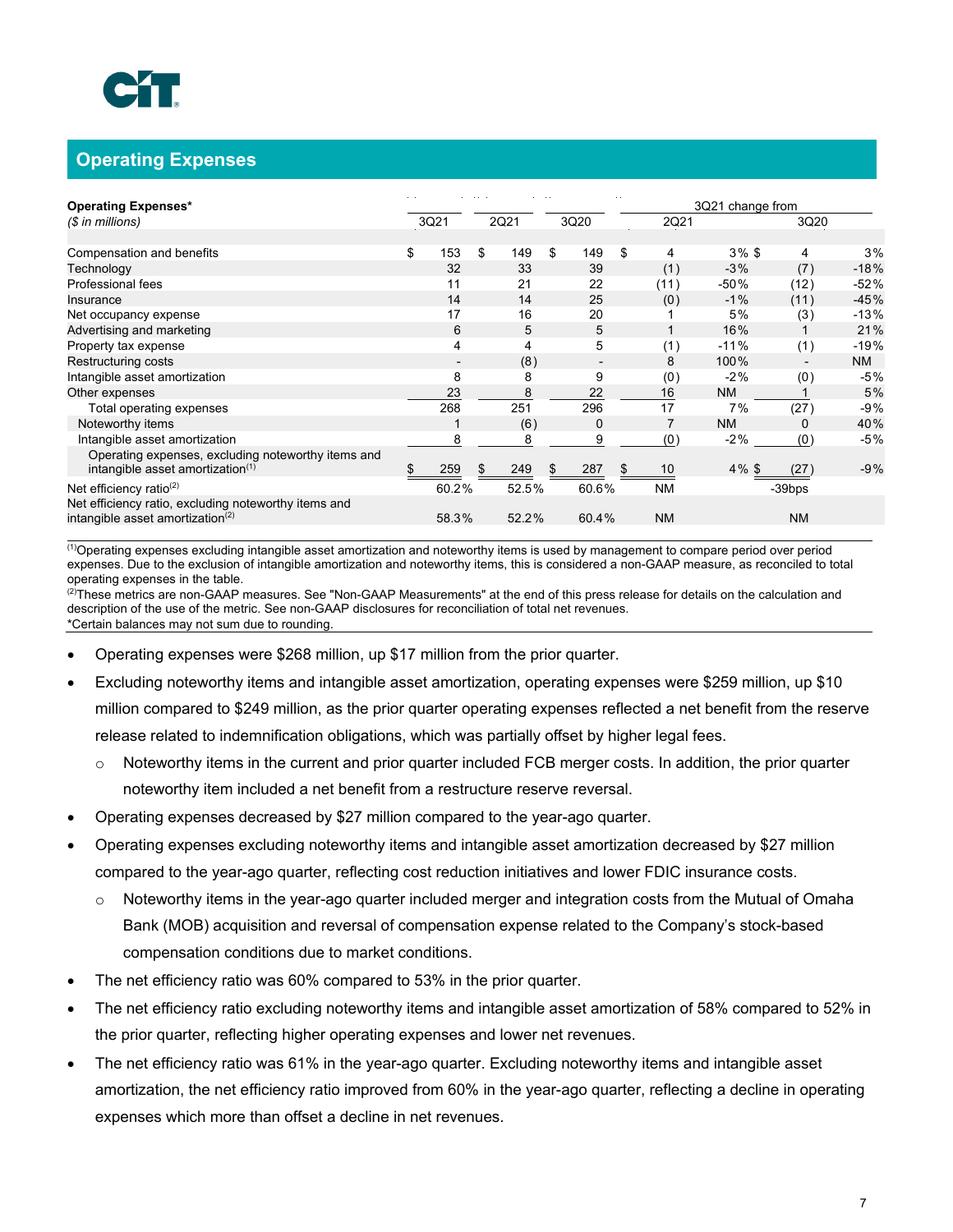

# **Balance Sheet Highlights:**

# **Average Earning Assets**

| <b>Average Earning Assets*</b>                           |             |       |            |   |          |             |        | 3Q21 change from |        |  |
|----------------------------------------------------------|-------------|-------|------------|---|----------|-------------|--------|------------------|--------|--|
| $(S \in \mathbb{R})$ in millions)                        | 3Q21        |       | 2Q21       |   | 3Q20     | 2Q21        |        | 3Q20             |        |  |
|                                                          |             |       |            |   |          |             |        |                  |        |  |
| Interest-bearing cash                                    | \$<br>5.297 |       | 5.583<br>S | S | 7.652    | \$<br>(287) | -5% \$ | (2,356)          | $-31%$ |  |
| Investment securities and securities purchased under     |             |       |            |   |          |             |        |                  |        |  |
| agreement to resell                                      | 5.322       |       | 5.248      |   | 5.990    | 75          | $1\%$  | (668)            | $-11%$ |  |
| Loans and loans held for sale (net of credit balances of |             |       |            |   |          |             |        |                  |        |  |
| factoring clients)                                       | 31.866      |       | 33.227     |   | 36.302   | (1,361)     | $-4%$  | (4, 436)         | $-12%$ |  |
| Operating lease equipment, net (including held for sale) |             | 7.863 | 7.754      |   | 7.824    | 109         | $1\%$  | 38               | 0%     |  |
| Average earning assets (AEA)                             | 50,347<br>S |       | \$51,811   |   | \$57,768 | (1, 464)    | -3% \$ | (7,421)          | $-13%$ |  |

\*All balances above are averages. Certain balances may not sum due to rounding.

- AEA decreased by \$1.5 billion from the prior quarter, primarily driven by decrease in cash and loans.
	- $\circ$  The reduction in average interest-bearing cash reflects our management of excess liquidity and redeployment into investment securities.
	- o Average loans and leases decreased 3% from the prior quarter.
	- o Commercial Banking average loans and leases decreased 3% from the prior quarter reflecting continued elevated prepayments in certain portfolios within Commercial Banking along with the sale of the Aviation Lending portfolio at the end of the second quarter. In addition, the Real Estate Finance portfolio continues to be impacted by prepayments and maturities that outpace new origination volume.
- Consumer Banking average loans declined 6%; the decline in Consumer Banking was primarily driven by LCM run-off and loan sales.
- End of period loans and leases were essentially flat from the prior quarter.
- At September 30, 2021, total cash (including non-interest-bearing cash), investment securities and securities purchased under agreement to resell were \$10.5 billion, down from \$10.7 billion at the end of the prior quarter.
	- $\circ$  End of period cash balances decreased by \$0.7 billion to \$4.6 billion, while investment securities increased by \$0.5 billion to \$5.8 billion.
	- $\circ$  Investment securities are primarily High-Quality Liquid Securities<sup>6</sup>.
- AEA compared to the year-ago quarter decreased by \$7.4 billion reflecting a decline in loans, interest-bearing cash and investment securities while operating lease equipment stayed relatively flat.
	- $\circ$  Commercial Banking total average loans and leases declined across all divisions, reflecting lower origination volume in sectors more impacted by the pandemic, the sale of the Aviation Lending portfolio as well as high prepayments in certain portfolios.
	- o Decrease in Consumer Banking average loans was primarily driven by LCM loan sales and continued run-off, as well as higher prepayments overall.

 $^6$  High Quality Liquid Securities - readily marketable, unpledged securities, as well as pledged but not drawn against at the FHLB and available for sale and generally are comprised of Treasury and Agency securities held outright or via reverse repurchase agreements.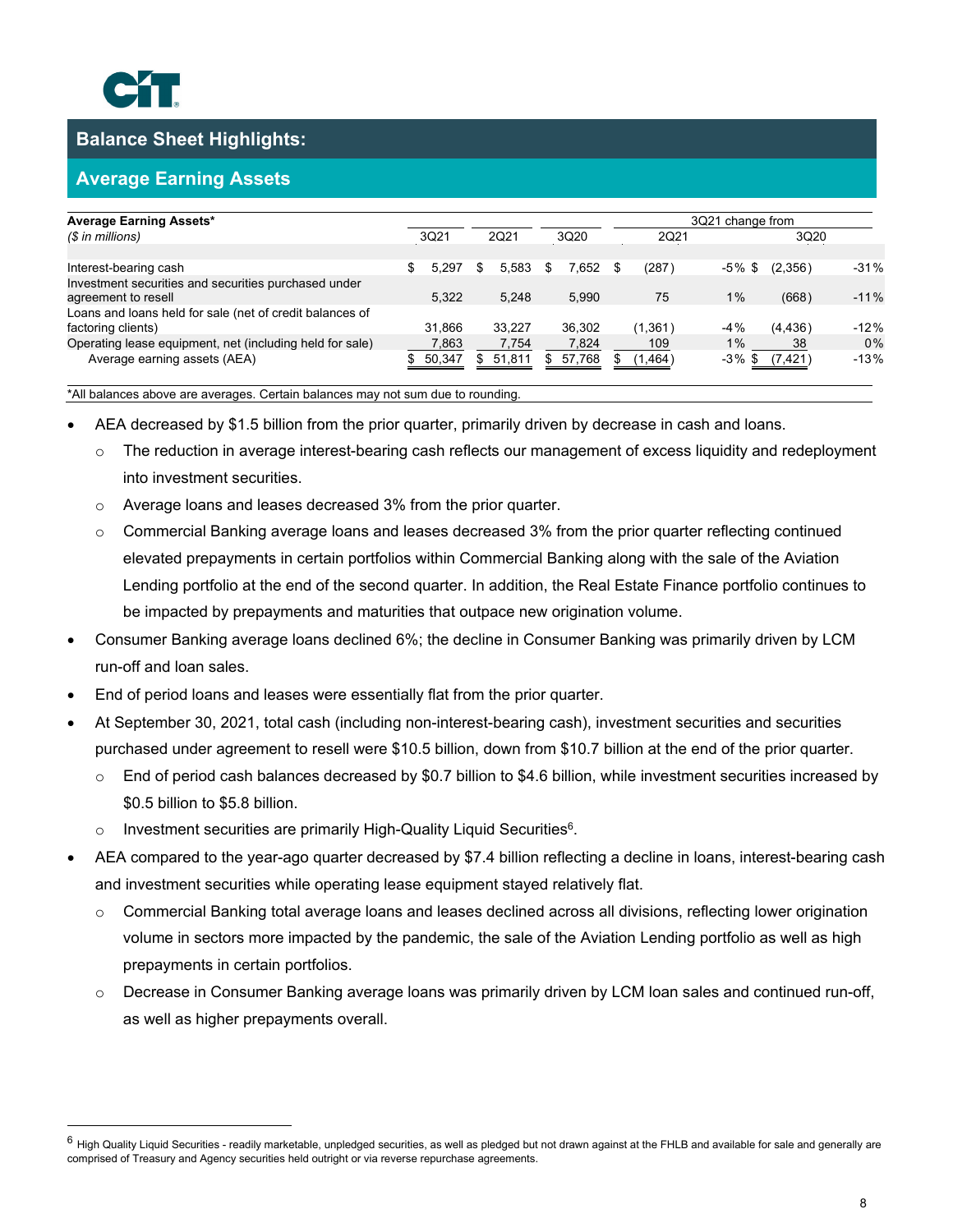

# **Deposits and Borrowings**

| (\$ in millions)              |              |    |        |     |        |    |       | 3Q21 change from     |          |         |
|-------------------------------|--------------|----|--------|-----|--------|----|-------|----------------------|----------|---------|
|                               | 3Q21         |    | 2Q21   |     | 3Q20   |    | 2Q21  |                      | 3Q20     |         |
|                               |              |    |        |     |        |    |       |                      |          |         |
| Interest-bearing checking     | \$<br>3,467  | \$ | 3,492  | \$  | 3,283  | \$ | (24)  | $-1\%$ \$            | 185      | 6%      |
| Savings and money market      | 25.929       |    | 26,253 |     | 27,187 |    | (325) | $-1\%$               | (1,258)  | $-5%$   |
| Time deposits                 | 8.055        |    | 8,538  |     | 11,851 |    | (483) | -6%                  | (3,796)  | $-32%$  |
| Non-interest bearing checking | 3,412        |    | 3,361  |     | 3,073  |    | 51    | 2%                   | 338      | 11%     |
| Total deposits                | \$<br>40,863 | \$ | 41,644 | \$. | 45,394 | S. | (781) | -2%<br>$\mathfrak s$ | (4, 531) | -10%    |
|                               |              |    |        |     |        |    |       |                      |          |         |
| Online                        | \$<br>16,463 | \$ | 17,048 | \$  | 20,830 | \$ | (585) | $-3\%$ \$            | (4,367)  | $-21%$  |
| <b>Branch</b>                 | 11.208       |    | 11,302 |     | 11,923 |    | (94)  | $-1%$                | (715)    | $-6\%$  |
| Commercial                    | 4,332        |    | 4,319  |     | 4,419  |    | 12    | 0%                   | (88)     | $-2%$   |
| <b>Brokered</b>               | 1.912        |    | 2,208  |     | 2,669  |    | (296) | $-13%$               | (757)    | $-28%$  |
| Homeowners association        | 6,948        |    | 6,767  |     | 5,552  |    | 181   | 3%                   | 1,396    | 25%     |
| Total deposits                | \$<br>40,863 | \$ | 41,644 | \$. | 45,394 | S  | (781) | $-2\%$<br>\$         | (4, 531) | $-10%$  |
|                               |              |    |        |     |        |    |       |                      |          |         |
| Secured borrowings            | \$<br>11     | \$ | 599    | \$  | 2.825  | \$ | (588) | $-98\%$ \$           | (2,814)  | $-100%$ |
| Unsecured borrowings          | 4,235        |    | 4,233  |     | 4,732  |    | 2     | 0%                   | (498)    | $-11%$  |
| Total borrowings              | 4,246        | S. | 4,832  | S   | 7,558  | \$ | (587) | $-12%$<br>\$.        | (3,312)  | -44%    |

\*All balances above are averages. Certain balances may not sum due to rounding.

- Average deposits declined 2% from the prior quarter and represented 91% of CIT's total funding as average borrowings also declined this quarter.
	- o The decline in average deposits was primarily driven by a continuation of our strategy to reduce higher cost deposits, including high-cost CD maturities.
- The weighted average rate on average outstanding deposits decreased 3 bps to 0.46% from 0.49% in the prior quarter.
	- o Decline due to lower rates across most channels, along with run off of brokered deposits and higher rate CD maturities.
- The weighted average rate on average outstanding deposits decreased 45 bps from 0.91% in the year-ago quarter, primarily due to lower rates and run off of brokered deposits.
- The loans and leases-to-deposits ratio at CIT Bank was 89% at September 30, 2021, up from 87% at June 30, 2021, and unchanged from 89% at September 30, 2020.
- For consolidated CIT Group, the loans and leases-to-deposits ratio was 103% at September 30, 2021, up from 101% at June 30, 2021, and from 99% at September 30, 2020.
- Average unsecured borrowings comprised 9% of the funding mix, flat from the prior quarter.
	- $\circ$  The weighted average coupon on our unsecured senior and subordinated debt at September 30, 2021 stayed flat from June 30, 2021 at 4.82%, with a weighted average maturity of approximately 2.8 years at September 30, 2021 and approximately 3.1 years at June 30, 2021.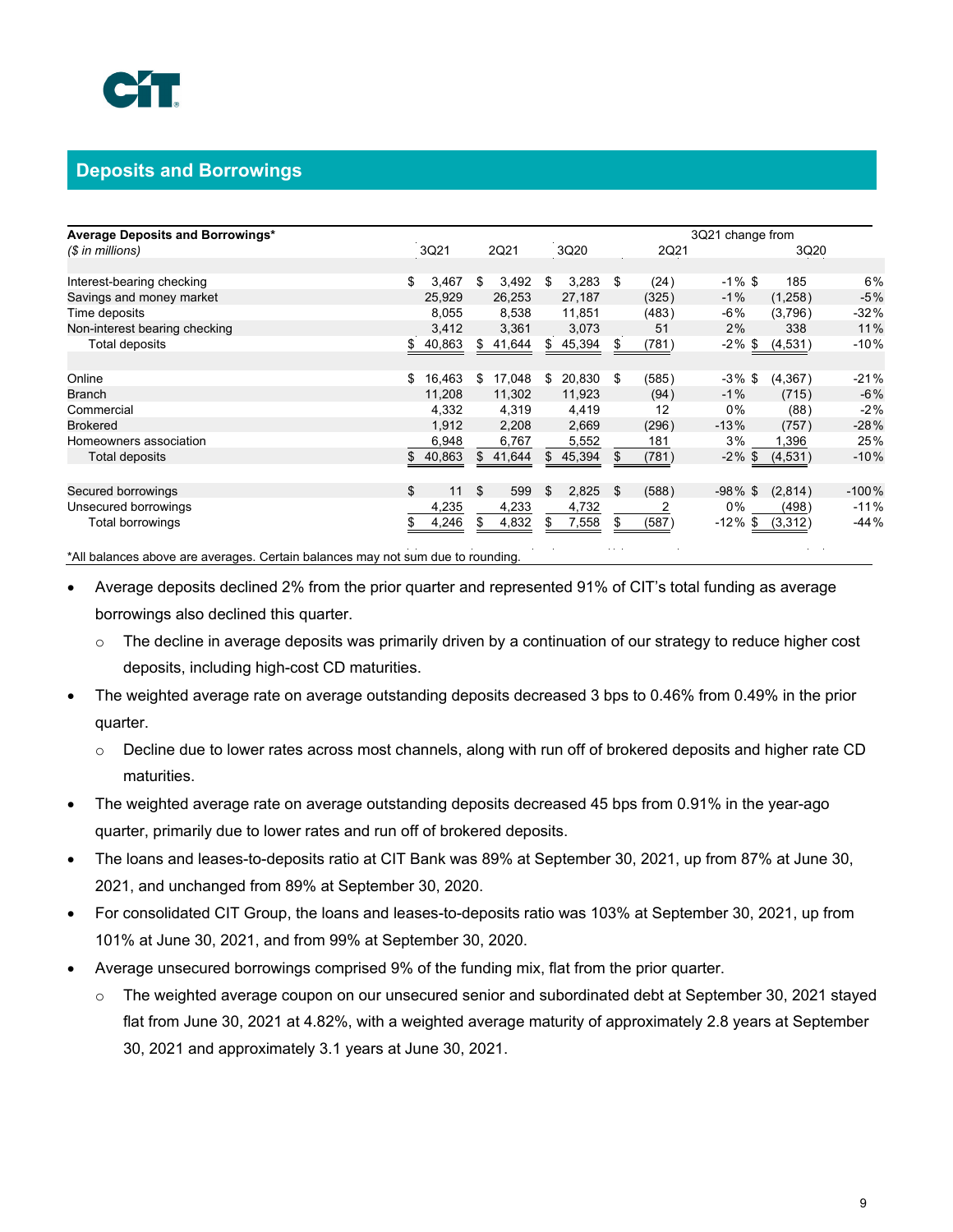

# **Capital**

| Capital*                                              |     |        |     |          |             |     |                          | 3Q21 change from |     |                          |       |
|-------------------------------------------------------|-----|--------|-----|----------|-------------|-----|--------------------------|------------------|-----|--------------------------|-------|
| (\$ in millions, except per share amounts)            |     | 3Q21   |     | 2Q21     | 3Q20        |     | 2Q21                     |                  |     | 3Q20                     |       |
| Preferred stock                                       | \$  | 525    | \$  | 525      | \$<br>525   | \$  | $\blacksquare$           | $0\%$ \$         |     | $\overline{\phantom{a}}$ | 0%    |
| Common stockholders' equity                           | \$  | 5.650  | \$  | 5,511    | \$<br>5,239 | S.  | 139                      | $3\%$ \$         |     | 411                      | 8%    |
| Book value per common share (BVPS)                    | \$  | 56.97  | \$  | 55.58    | \$<br>53.17 |     | 1.40                     | $3\%$ \$         |     | 3.80                     | 7%    |
| Tangible common equity $(1)$                          | \$  | 5.540  | \$. | 5,393    | \$<br>4.955 |     | 147                      | $3\%$ \$         |     | 584                      | 12%   |
| Tangible book value per common share (TBVPS) $^{(2)}$ | \$  | 55.86  | \$  | 54.39    | \$<br>50.29 | \$  | 1.47                     | $3\%$ \$         |     | 5.57                     | 11%   |
| Common shares outstanding (thousands)                 |     | 99,167 |     | 99,143   | 98,526      |     | 24                       | 0%               |     | 641                      | $1\%$ |
| Total risk-based capital <sup>(3)</sup>               | \$  | 7.398  | \$  | 7,249    | \$<br>6.792 | \$. | 149                      | $2\%$ \$         |     | 606                      | 9%    |
| Risk-weighted assets (RWAs) <sup>(3)</sup>            | \$. | 48.383 |     | \$48,365 | \$51,900    | S   | 18                       | $0\%$ \$         |     | (3,516)                  | $-7%$ |
| Total capital ratio <sup>(3)</sup>                    |     | 15.3%  |     | 15.0%    | 13.1%       |     | 29bps                    |                  |     | NM                       |       |
| CET1 ratio $(3)$                                      |     | 11.9%  |     | 11.6%    | 9.9%        |     | 30 <sub>bps</sub>        |                  |     | <b>NM</b>                |       |
| Common dividends paid                                 | \$  | 35     |     | 35       | \$<br>35    | \$  | $\overline{\phantom{0}}$ |                  | \$. | $\Omega$                 |       |

 $\frac{1}{10}$ Tangible common equity is a non-GAAP measure that represents CIT's common stockholders' equity, less goodwill and intangible assets. Tangible common equity is considered a key financial performance measurement by management and is used by other financial institutions. See Non-GAAP measures at the end of this press release and page 15, the unaudited consolidated balance sheets table, for a reconciliation of Non-GAAP to GAAP financial information.

(2)TBVPS is a non-GAAP measure, which represents an adjusted common shareholders' equity balance that has been reduced by goodwill and intangible assets. Tangible book value is used to compute a per common share amount, which is used to evaluate our use of equity. See Non-GAAP measures at the end of this press release and page 15.

(3)Balances and ratios on fully phased-in basis.

\*Certain balances may not sum due to rounding.

- Common stockholders' equity increased from the prior quarter, driven by the net income in the quarter, partially offset by a reduction in accumulated other comprehensive income and dividend payouts.
	- $\circ$  Tangible book value per common share increased to \$55.86 at September 30, 2021.
- RWAs were flat compared to the prior quarter.
- The preliminary CET1 Capital ratio at September 30, 2021 of 11.9% increased from 11.6% at the end of the prior quarter, and the preliminary Total Capital ratio increased to 15.3% from 15.0% in the prior quarter.
	- o Increase reflects current quarter earnings.
- Capital actions in the quarter included a regular quarterly cash dividend of \$0.35 per common share and a quarterly dividend of approximately \$0.35 per Series B preferred share. On October 18, 2021, CIT's Board of Directors declared:
	- $\circ$  A quarterly cash dividend of \$0.35 per common share on outstanding common stock payable on November 12, 2021 to common shareholders of record as of October 29, 2021.
	- $\circ$  A regular semi-annual cash dividend of \$29 per share on Series A and a regular quarterly cash dividend of approximately \$0.35 per share on Series B preferred stock payable on December 15, 2021 to the preferred shareholders of record as of November 30, 2021.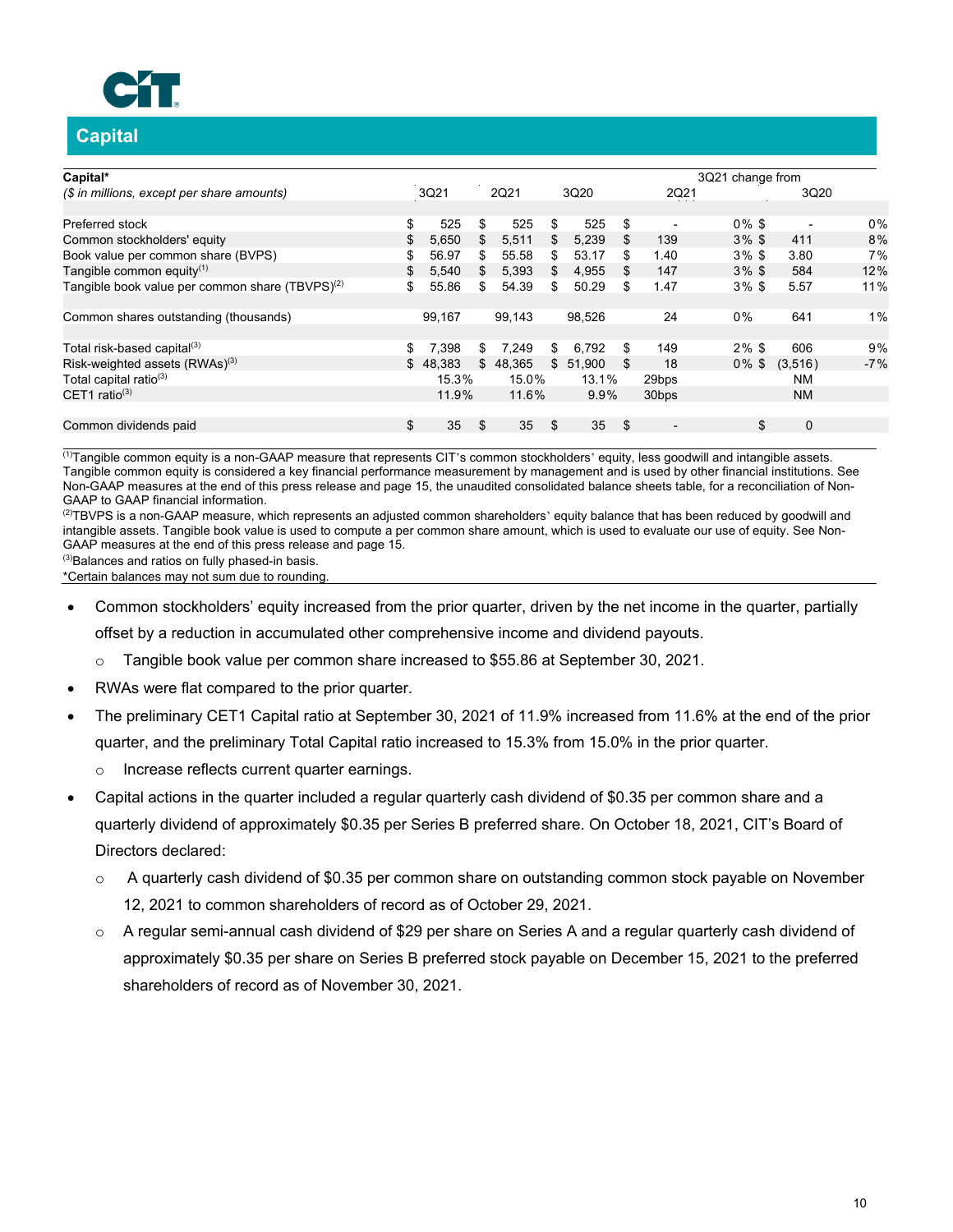

# **Asset Quality:**

| <b>Asset Quality*</b>                                           |            |            |           |             |     |           | 3Q21 change from |           |        |
|-----------------------------------------------------------------|------------|------------|-----------|-------------|-----|-----------|------------------|-----------|--------|
| (\$ in millions)                                                | 3Q21       |            | 2Q21      | 3Q20        |     | 2Q21      |                  | 3Q20      |        |
| (Benefit) provision for credit losses $(1)$                     | \$<br>(67) | $\sqrt{3}$ | $(72)$ \$ | 63          | \$  | 5         | $7\%$ \$         | (130)     | NM.    |
| Net charge-offs (NCOs)                                          | \$<br>5    | \$         | 26        | \$<br>66    | \$  | (21)      | $-81\%$ \$       | (61)      | $-92%$ |
| NCOs as a % of average loans                                    | 0.06%      |            | 0.30%     | 0.71%       |     | $-24$ bps |                  | $-65$ bps |        |
| <b>Commercial Banking ACL</b>                                   | \$<br>701  | \$         | 743       | \$<br>1.049 | \$. | (42)      | $-6\%$ \$        | (348)     | $-33%$ |
| Commercial Banking ACL as a % of loans                          | 2.58%      |            | 2.73%     | 3.59%       |     | $-15$ bps |                  | <b>NM</b> |        |
| <b>Total ACL</b>                                                | \$<br>790  | \$         | 851       | \$<br>1.206 | -\$ | (60)      | $-7\%$ \$        | (416)     | $-34%$ |
| Total ACL as a % of loans                                       | 2.36%      |            | 2.52%     | 3.23%       |     | $-16$ bps |                  | -87bps    |        |
| Allowance for off-balance sheet credit exposures <sup>(1)</sup> | \$<br>50   | \$         | 62        | \$<br>75    | \$  | (12)      | $-19\%$ \$       | (25)      | $-33%$ |
| Non-accrual loans                                               | \$<br>405  | \$         | 549       | \$<br>647   | \$  | (144)     | $-26\%$ \$       | (242)     | $-37%$ |
| Non-accrual loans as a % of loans                               | 1.21%      |            | 1.63%     | 1.73%       |     | $-42$ bps |                  | $-52$ bps |        |

(1) Includes amounts related to the allowance for off-balance sheet credit exposures on unfunded loan commitments, letters of credit and deferred purchase agreements. The allowance for off-balance sheet credit exposures are included in other liabilities. \*Certain balances may not sum due to rounding.

### *Provision*

- The net provision benefit of \$67 million included a reduction in reserves of approximately \$72 million partially offset by \$5 million of net charge-offs. The reduction in reserves was due to lower loan balances and the continued improvement in credit trends and certain macroeconomic variable forecasts.
	- $\circ$  Commercial Banking had a net provision benefit of \$49 million and Consumer Banking had a net benefit of \$18 million.
- The prior quarter net provision benefit of \$72 million reflected a \$99 million reduction in reserves.
	- $\circ$  The provision in the prior quarter consisted of a \$67 million benefit related to the Commercial Banking segment and a \$5 million net benefit in the Consumer Banking segment.
- The provision expense in the year-ago quarter of \$63 million reflected the impact of the pandemic on the macroeconomic environment across our portfolio.
	- o The provision related to the Commercial Banking segment was \$88 million while the Consumer Banking segment had a \$25 million release.

### *Net Charge-offs*

- Net charge-offs of \$5 million (0.06% of average loans) this quarter compared to \$26 million (0.30%) in the prior quarter and \$66 million (0.71%) in the year-ago quarter and were primarily reported in Commercial Banking.
- Net charge-offs in the current period were in Commercial Banking, which had lower level of charge-offs combined with strong recoveries in the Small Business Solutions division.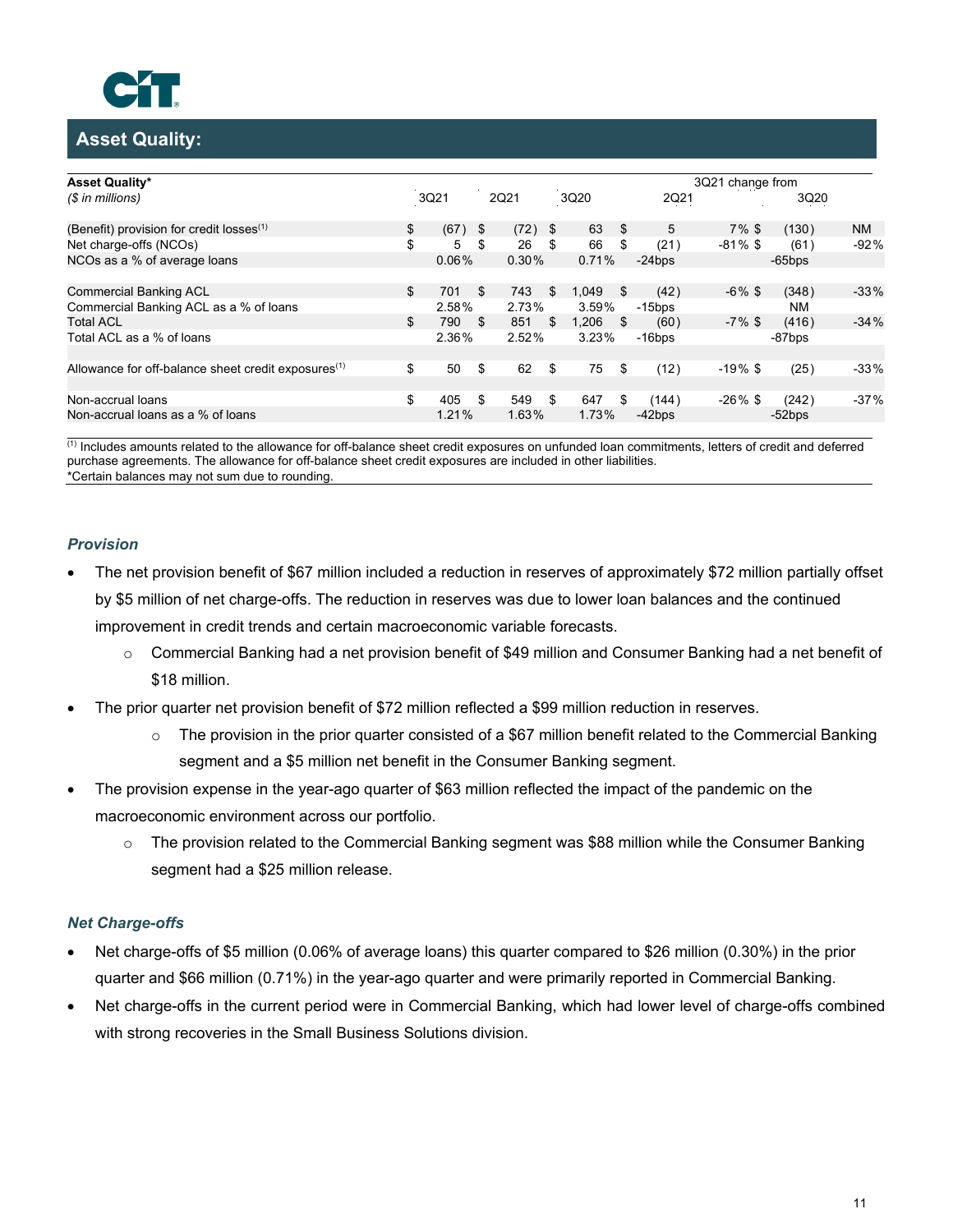

# *Allowance for Credit Losses (ACL)*

- The ACL of \$790 million (2.36% of loans) at September 30, 2021 remained above our pre-pandemic and post-CECL level of 2.04%, and down from \$851 million (2.52% of loans) at June 30, 2021 and \$1.2 billion (3.23% of loans) at September 30, 2020.
	- $\circ$  In the Commercial Banking segment, the ACL was \$701 million (2.58% of loans) at September 30, 2021, compared to \$743 million (2.73%) at June 30, 2021 and \$1,049 million (3.59%) at September 30, 2020.
	- o In the Consumer Banking segment, the ACL was \$89 million (1.43% of loans) at September 30, 2021, compared to \$107 million (1.66%) at June 30, 2021 and \$157 million (1.94%) at September 30, 2020.

### *Non-accrual Loans*

- Non-accrual loans were \$405 million (1.21% of loans) at September 30, 2021, compared to \$549 million (1.63%) at June 30, 2021 and \$647 million (1.73%) at September 30, 2020.
- In Commercial Banking, non-accrual loans were \$330 million (1.21% of loans) at September 30, 2021, compared to \$417 million (1.53%) at June 30, 2021 and \$498 million (1.70%) at June 30,2020.
	- $\circ$  The decrease from the prior quarter reflects reductions across all divisions although the largest reduction was in Commercial Finance, reflecting a number of loans that returned to accrual status or were repaid.
- In Consumer Banking, non-accrual loans were \$75 million (1.21% of loans) at September 30, 2021, a decrease from \$132 million (2.05%) at June 30, 2021, and \$149 million (1.84%) at September 30, 2020.
	- $\circ$  The decrease reflects loan sales, primarily from the LCM division, as well as improved payment performance.
- COVID-19 related deferments remain minimal across all segments.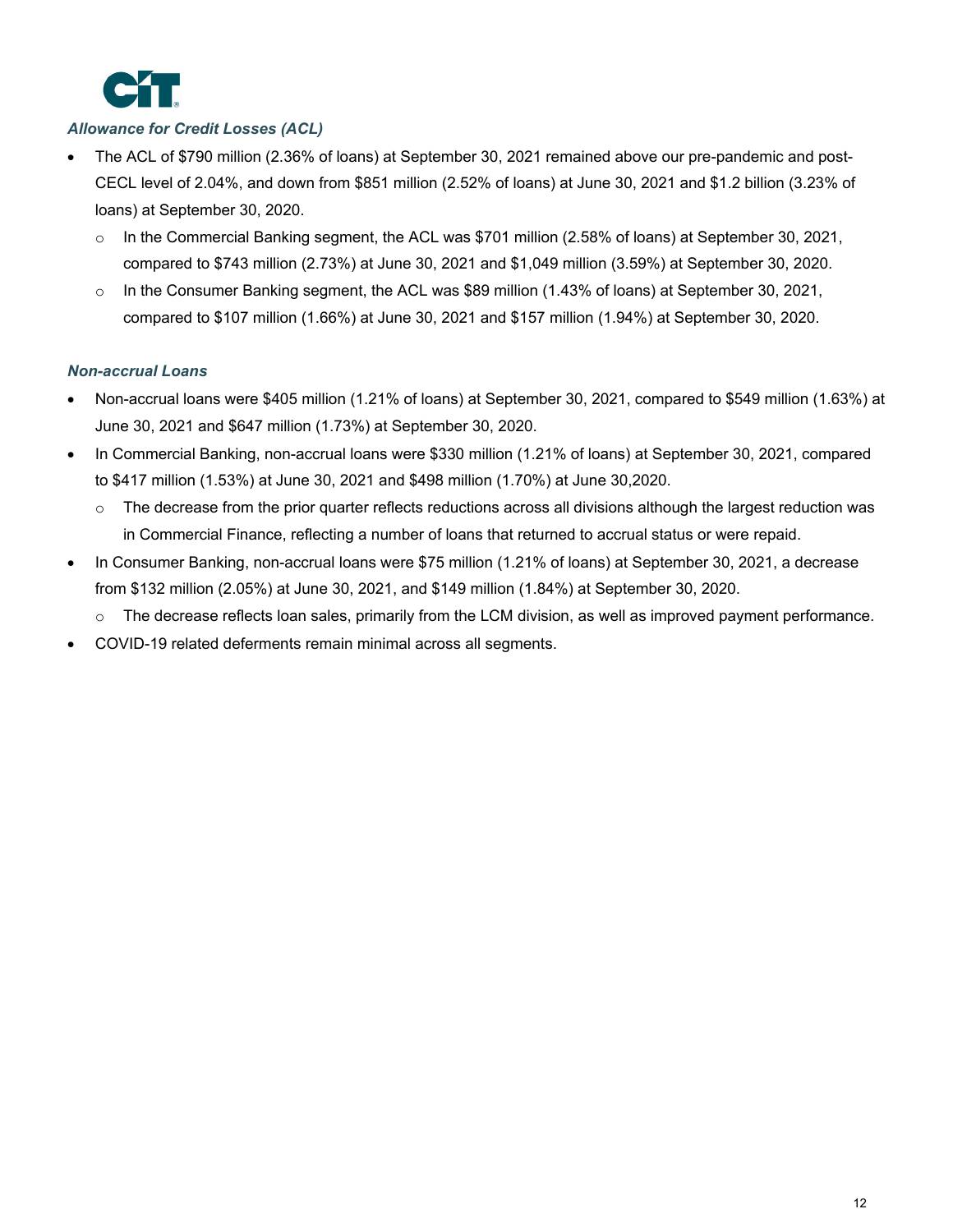

### **About CIT**

CIT is a leading national bank focused on empowering businesses and personal savers with the financial agility to navigate their goals. CIT Group Inc. (NYSE: CIT) is a financial holding company with over a century of experience and operates a principal bank subsidiary, CIT Bank, N.A. (Member FDIC, Equal Housing Lender). The company's commercial banking segment includes commercial financing, community association banking, middle market banking, equipment and vendor financing, factoring, railcar financing, treasury and payments services, and capital markets and asset management. CIT's consumer banking segment includes a national direct bank and regional branch network. Discover more at cit.com/about.

#### *Forward-Looking Statements*

This press release contains forward-looking statements within the meaning of applicable federal securities laws that are based upon our current expectations and assumptions concerning future events, which are subject to a number of risks and uncertainties that could cause actual results to differ materially from those anticipated. The words "expect," "anticipate," "estimate," "forecast," "initiative," "objective," "plan," "goal," "project," "outlook," "priorities," "target," "intend," "evaluate," "pursue," "commence," "seek," "may," "will," "would," "could," "should," "believe," "potential," "continue," or the negative of any of those words or similar expressions is intended to identify forward-looking statements. All statements contained in this press release, other than statements of historical fact, including without limitation, statements about our plans, strategies, prospects and expectations regarding future events and our financial performance, are forward-looking statements that involve certain risks and uncertainties. In particular, any projections or expectations regarding our pending merger with First Citizens, our future revenues, expenses, earnings, capital expenditures, deposits or stock price, as well as the assumptions on which such expectations are based, are such forward-looking statements reflecting only our current judgment and are not guarantees of future performance or results. While these statements represent our current judgment on what the future may hold, and we believe these judgments are reasonable, these statements are not guarantees of any events or financial results, and our actual results may differ materially. Important factors that could cause our actual results to be materially different from our expectations include, among others, the risk that: (i) CIT is unsuccessful in implementing its strategy and business plan, including planned or potential acquisitions or divestitures; (ii) CIT is unable to react to and address key business and regulatory issues; (iii) CIT is unable to achieve the projected revenue growth from its new business initiatives or the projected expense reductions from efficiency improvements; (iv) CIT becomes subject to liquidity constraints and higher funding costs; (v) the parties to a transaction do not obtain regulatory or other approvals or satisfy closing conditions to the transaction on a timely basis, or at all, or approvals are subject to conditions that are not anticipated; or (vi) changes in asset quality and credit risk, interest rates and capital markets or other economic conditions. Further, additional factors relating to CIT's pending merger with First Citizens could cause actual results to differ materially from any forward-looking statements, including (a) CIT's and First Citizens' ability to obtain regulatory approvals, or to obtain such approvals in a timely manner (and the risk that such approvals may result in the imposition of conditions that could adversely affect the combined company or the expected benefits of the proposed transaction), and meet other closing conditions to the merger, (b) delays in closing the merger; or (c) disruption to CIT's business as a result of the pendency of the merger and diversion of management's attention from ongoing business operations and opportunities. In addition statements about the potential effects of the COVID-19 pandemic on our business, results of operations and financial condition may constitute forward-looking statements and are subject to the risk that the actual effects may differ, possibly materially, from what is reflected in those forward-looking statements due to factors and future developments that are uncertain, unpredictable and in many cases beyond our control, including the scope and duration of the pandemic, action taken by government authorities in response to the pandemic, and the direct and indirect impact of the pandemic on our customers and service providers and on economies and markets more generally. We further describe these and other risks that could affect our results in Item 1A, "Risk Factors," of our latest Annual Report on Form 10-K for the year ended December 31, 2020, which was filed with the Securities and Exchange Commission (the "SEC"), as amended by Form 10-K/A that was filed with the SEC on April 30, 2021, and in the definitive proxy statement regarding the pending merger with First Citizens that was filed by CIT with the SEC on December 23, 2020.*Information regarding CIT's capital ratios consists of preliminary estimates. These estimates are forwardlooking statements and are subject to change, possibly materially, as CIT completes its financial statements. Accordingly, you should not* place undue reliance on the forward-looking statements contained in this press release. These forward-looking statements speak only as of the date on which the statements were made. The Company undertakes no obligation to update publicly or otherwise revise any forwardlooking statements, except where expressly required by law.

#### *Non-GAAP Measurements*

*Net finance revenue, net operating lease revenue and average earning assets are non-GAAP measurements used by management to gauge portfolio performance. Operating expenses excluding restructuring costs and intangible amortization is a non-GAAP measurement used by management to compare period over period expenses. Net efficiency ratio measures operating expenses (net of restructuring costs and intangible amortization) to our level of total net revenues. Total assets from continuing operations is a non-GAAP measurement used by management to analyze the total asset change on a more consistent basis. Tangible book value and tangible book value per common share are non-GAAP metrics used to analyze banks. Net income excluding noteworthy items, income from continuing operations excluding noteworthy items, and Return of Tangible Common Equity excluding noteworthy items are non-GAAP measures used by management. The Company believes that adjusting for these items provides a measure of the underlying performance of the Company and of continuing operations.* 

*(212) 771-6008 Gina.Proia@cit.com* 

*CIT MEDIA RELATIONS: CIT INVESTOR RELATIONS: Gina Proia Barbara Callahan (973) 740-5058 Barbara.Callahan@cit.com*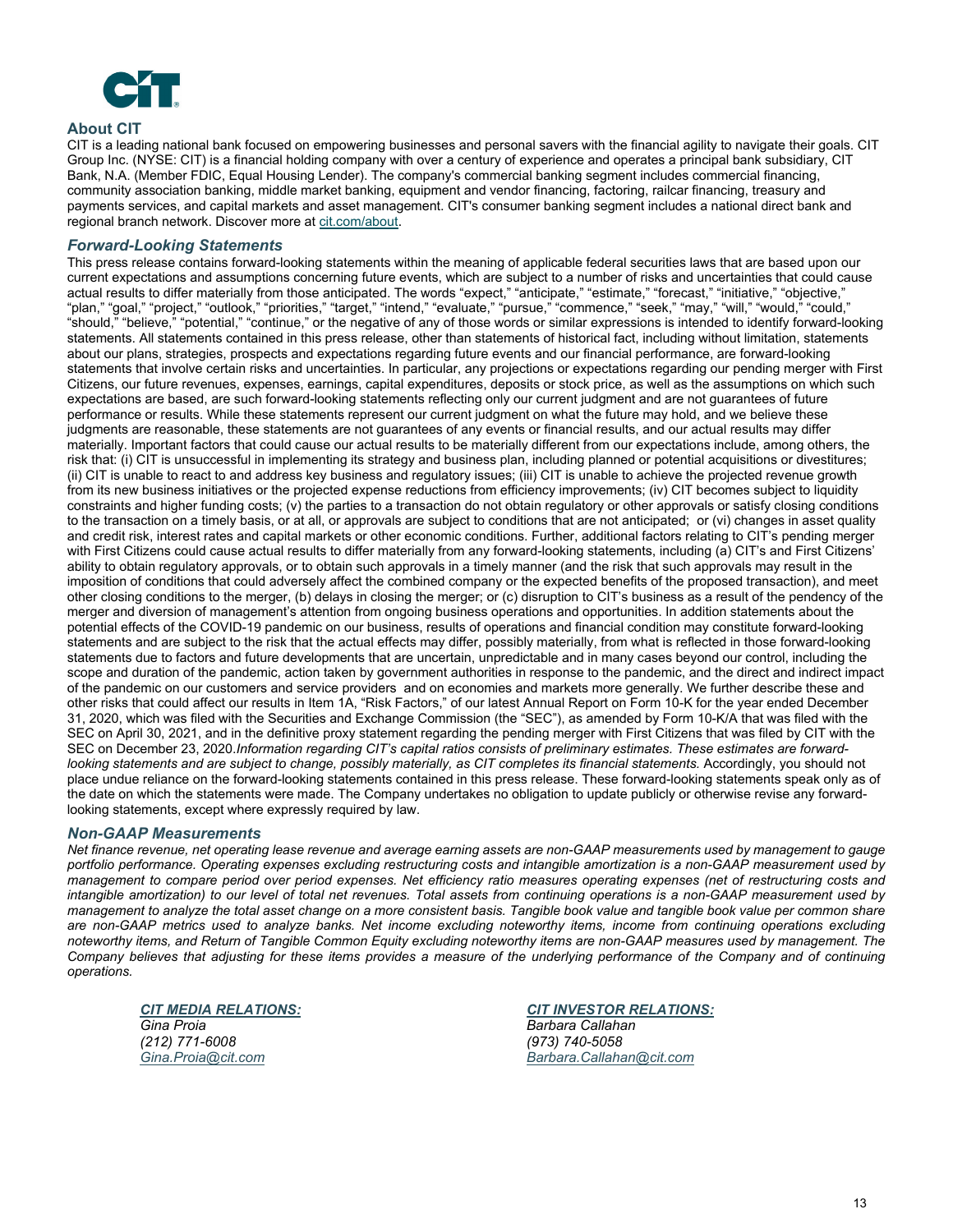

#### **CIT GROUP INC. AND SUBSIDIARIES Unaudited Consolidated Statements of Income (dollars in millions, except per share data)**

|                                                           |                       | <b>Quarters Ended</b>   |                       |    |                       | <b>Nine Months Ended</b> |                       |
|-----------------------------------------------------------|-----------------------|-------------------------|-----------------------|----|-----------------------|--------------------------|-----------------------|
|                                                           | September 30,<br>2021 | <b>June 30.</b><br>2021 | September 30,<br>2020 |    | September 30,<br>2021 |                          | September 30,<br>2020 |
| Interest income                                           |                       |                         |                       |    |                       |                          |                       |
| Interest and fees on loans                                | \$<br>341.9           | \$<br>355.7             | \$<br>395.8           | \$ | 1,061.6               | \$                       | 1,280.6               |
| Other interest and dividends                              | 17.9                  | 17.4                    | 27.5                  |    | 59.4                  |                          | 103.2                 |
| Total interest income                                     | 359.8                 | 373.1                   | 423.3                 |    | 1,121.0               |                          | 1,383.8               |
| Interest expense                                          |                       |                         |                       |    |                       |                          |                       |
| Interest on deposits                                      | 47.3                  | 50.7                    | 103.2                 |    | 159.2                 |                          | 398.1                 |
| Interest on borrowings                                    | 55.7                  | 56.1                    | 62.3                  |    | 170.2                 |                          | 195.6                 |
| Total interest expense                                    | 103.0                 | 106.8                   | 165.5                 |    | 329.4                 |                          | 593.7                 |
| Net interest revenue                                      | 256.8                 | 266.3                   | 257.8                 |    | 791.6                 |                          | 790.1                 |
| Provision for credit losses                               | (67.1)                | (72.2)                  | 63.3                  |    | (256.7)               |                          | 800.8                 |
| Net interest revenue, after credit provision              | 323.9                 | 338.5                   | 194.5                 |    | 1,048.3               |                          | (10.7)                |
| Non-interest income                                       |                       |                         |                       |    |                       |                          |                       |
| Rental income on operating lease equipment                | 186.2                 | 188.2                   | 201.3                 |    | 569.1                 |                          | 612.0                 |
| Other non-interest income                                 | 124.7                 | 160.7                   | 146.0                 |    | 515.3                 |                          | 379.2                 |
| Total non-interest income                                 | 310.9                 | 348.9                   | 347.3                 |    | 1,084.4               |                          | 991.2                 |
| Non-interest expenses                                     |                       |                         |                       |    |                       |                          |                       |
| Depreciation on operating lease equipment                 | 85.1                  | 82.8                    | 82.5                  |    | 252.6                 |                          | 241.9                 |
| Maintenance and other operating lease expenses            | 50.5                  | 54.8                    | 48.6                  |    | 156.9                 |                          | 158.3                 |
| Operating expenses                                        | 268.2                 | 251.2                   | 295.5                 |    | 793.4                 |                          | 990.3                 |
| Goodwill impairment                                       | ÷.                    | $\overline{a}$          |                       |    |                       |                          | 344.7                 |
| Loss (gain) on debt extinguishment and deposit redemption |                       |                         |                       |    | 0.1                   |                          | (14.8)                |
| Total non-interest expenses                               | 403.8                 | 388.8                   | 426.6                 |    | 1.203.0               |                          | 1,720.4               |
| Income (loss) before provision (benefit) for income taxes | 231.0                 | 298.6                   | 115.2                 |    | 929.7                 |                          | (739.9)               |
| Provision (benefit) for income taxes                      | 55.5                  | 71.7                    | 29.5                  |    | 223.5                 |                          | (116.0)               |
| Net income (loss)                                         | \$<br>175.5           | \$<br>226.9             | 85.7<br>\$            | \$ | 706.2                 | \$                       | (623.9)               |
| Less: preferred stock dividends                           | 2.8                   | 12.3                    | 2.8                   |    | 17.9                  |                          | 18.9                  |
| Net income (loss) available to common shareholders        | \$<br>172.7           | \$<br>214.6             | \$<br>82.9            | \$ | 688.3                 | \$                       | (642.8)               |
| Basic income (loss) per common share                      | \$<br>1.74            | 2.17                    | 0.84<br>\$            | \$ | 6.95                  |                          | (6.54)                |
| Average number of common shares - basic (thousands)       | 99,168                | 99,110                  | 98,523                |    | 99,031                |                          | 98,350                |
| Diluted income (loss) per common share                    | \$<br>1.72            | \$<br>2.14              | 0.84<br>\$            | \$ | 6.89                  | \$                       | (6.54)                |
| Average number of common shares - diluted (thousands)     | 100,432               | 100,340                 | 98,556                |    | 99,950                |                          | 98,350                |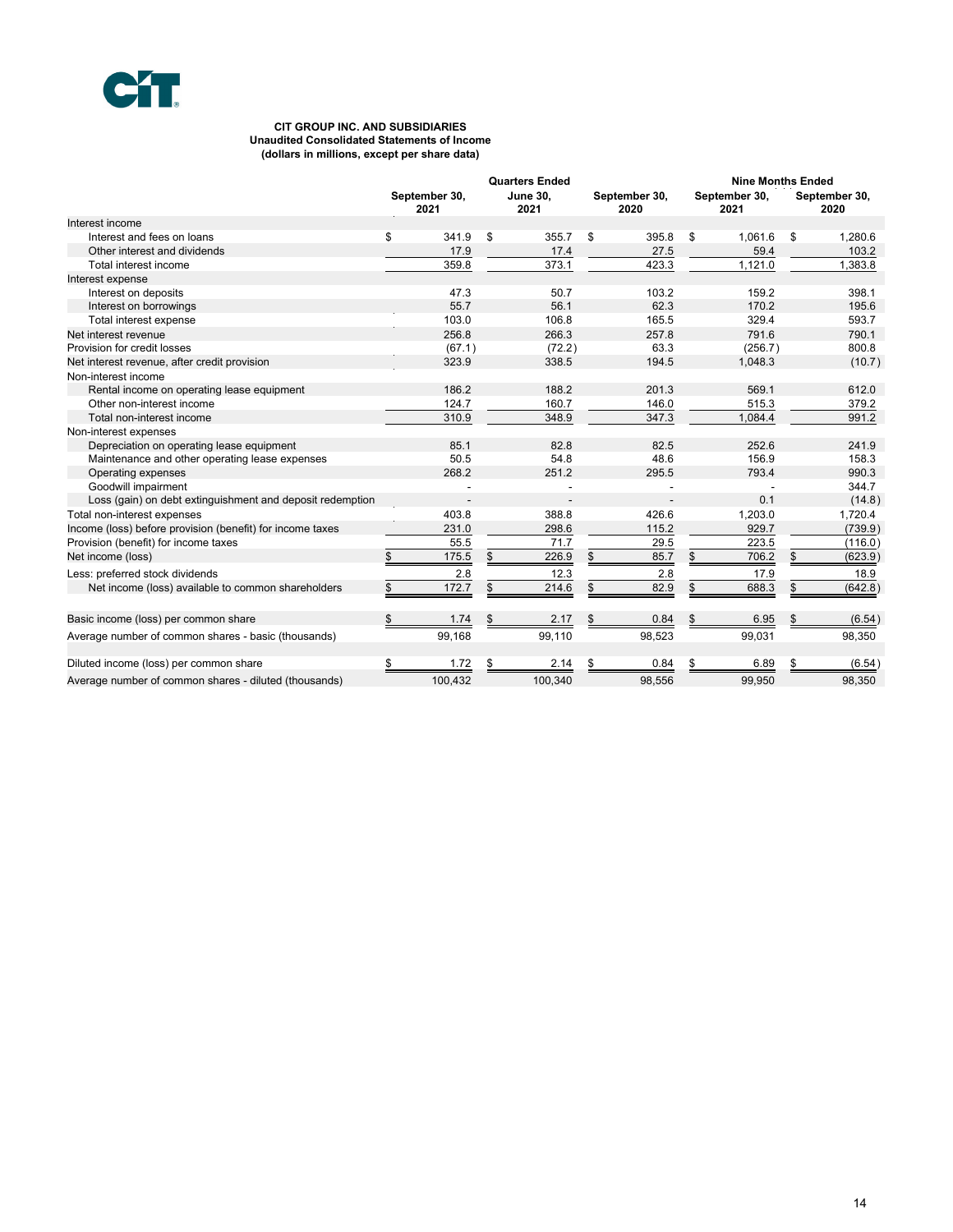#### **CIT GROUP INC. AND SUBSIDIARIES Unaudited Consolidated Balance Sheets (dollars in millions, except per share data)**

|                                                     |               | September 30,<br>2021 | <b>June 30,</b><br>2021 | September 30,<br>2020 | December 31,<br>2020 |
|-----------------------------------------------------|---------------|-----------------------|-------------------------|-----------------------|----------------------|
| <b>Assets</b>                                       |               |                       |                         |                       |                      |
| Total cash and interest bearing cash                | \$            | 4,598.5               | \$<br>5,280.7           | \$<br>6,705.6         | \$<br>4,011.7        |
| Securities purchased under agreement to resell      |               | 100.0                 | 150.0                   |                       | 150.0                |
| Investment securities                               |               | 5,775.2               | 5,295.8                 | 6,608.8               | 6,889.0              |
| Assets held for sale                                |               | 95.8                  | 51.5                    | 56.7                  | 721.2                |
| Loans                                               |               | 33,461.0              | 33,711.1                | 37,319.6              | 36,144.6             |
| Allowance for credit losses                         |               | (790.4)               | (850.6)                 | (1,206.2)             | (1,063.8)            |
| Loans, net of allowance for credit losses           |               | 32,670.6              | 32,860.5                | 36,113.4              | 35,080.8             |
| Operating lease equipment, net<br>Goodwill          |               | 7,937.5               | 7,781.8                 | 7,799.3<br>140.4      | 7,836.6              |
| Bank-owned life insurance                           |               | 1,193.4               | 1,185.2                 | 1,160.4               | 1,168.8              |
| Other assets                                        |               | 2,049.0               | 2,098.2                 | 2,280.4               | 2,248.5              |
| <b>Total assets</b>                                 |               |                       |                         |                       |                      |
|                                                     | $\frac{1}{2}$ | 54,420.0              | \$<br>54,703.7          | \$<br>60,865.0        | \$<br>58,106.6       |
| <b>Liabilities</b>                                  |               |                       |                         |                       |                      |
| <b>Deposits</b>                                     | \$            | 40,237.3              | \$<br>41,271.0          | \$<br>44,706.2        | \$<br>43,071.6       |
| Credit balances of factoring clients                |               | 1,556.6               | 1,530.5                 | 1,320.2               | 1,719.9              |
| Other liabilities                                   |               | 2,203.9               | 1,622.3                 | 1,789.9               | 1,754.9              |
| <b>Borrowings</b>                                   |               |                       |                         |                       |                      |
| FHLB advances                                       |               |                       |                         | 2.550.0               | 1,100.0              |
| Other secured and structured financings             |               | 12.0                  | 10.3                    | 3.1                   | 6.1                  |
| Senior unsecured                                    |               | 3.740.3               | 3.738.6                 | 4.236.9               | 4.236.3              |
| Subordinated unsecured                              |               | 495.3                 | 495.2                   | 494.7                 | 494.9                |
| Total borrowings                                    |               | 4,247.6               | 4,244.1                 | 7,284.7               | 5,837.3              |
| <b>Total liabilities</b>                            |               | 48,245.4              | 48,667.9                | 55,101.0              | 52,383.7             |
| Equity                                              |               |                       |                         |                       |                      |
| Stockholders' equity                                |               |                       |                         |                       |                      |
| Preferred stock                                     |               | 525.0                 | 525.0                   | 525.0                 | 525.0                |
| Common stock                                        |               | 1.6                   | 1.6                     | 1.6                   | 1.6                  |
| Paid-in capital                                     |               | 6,930.1               | 6,922.5                 | 6,882.1               | 6,892.0              |
| Retained earnings                                   |               | 2,011.0               | 1,873.7                 | 1,467.1               | 1,428.3              |
| Accumulated other comprehensive income (loss)       |               | (121.2)               | (115.4)                 | 46.4                  | 35.7                 |
| Treasury stock, at cost                             |               | (3, 171.9)            | (3, 171.6)              | (3, 158.2)            | (3, 159.7)           |
| Total common stockholders' equity                   |               | 5,649.6               | 5,510.8                 | 5,239.0               | 5,197.9              |
| Total equity                                        |               | 6,174.6               | 6,035.8                 | 5,764.0               | 5,722.9              |
| Total liabilities and equity                        | \$            | 54,420.0              | \$<br>54,703.7          | \$<br>60,865.0        | \$<br>58,106.6       |
| <b>Book Value Per Common Share</b>                  |               |                       |                         |                       |                      |
| Common stockholders' equity                         | \$            | 5,649.6               | \$<br>5,510.8           | \$<br>5,239.0         | \$<br>5,197.9        |
| Less: goodwill                                      |               |                       |                         | 140.4                 |                      |
| Less: intangible assets                             |               | 110.0                 | 118.1                   | 143.4                 | 134.9                |
| Tangible common equity                              |               | 5,539.6               | 5,392.7                 | 4,955.2               | 5,063.0              |
| Book value per common share                         | \$            | 56.97                 | \$<br>55.58             | \$<br>53.17           | \$<br>52.71          |
| Tangible book value per common share <sup>(1)</sup> | \$            | 55.86                 | \$<br>54.39             | \$<br>50.29           | \$<br>51.34          |
| Outstanding common shares (in thousands)            |               | 99.167                | 99.143                  | 98,526                | 98.609               |

 (1)Tangible book value per common share is a non-GAAP measure, which represents an adjusted common shareholders' equity balance that has been reduced by goodwill and intangible assets. Tangible book value per common share is used to compute a per common share amount, which is used to evaluate our use of equity.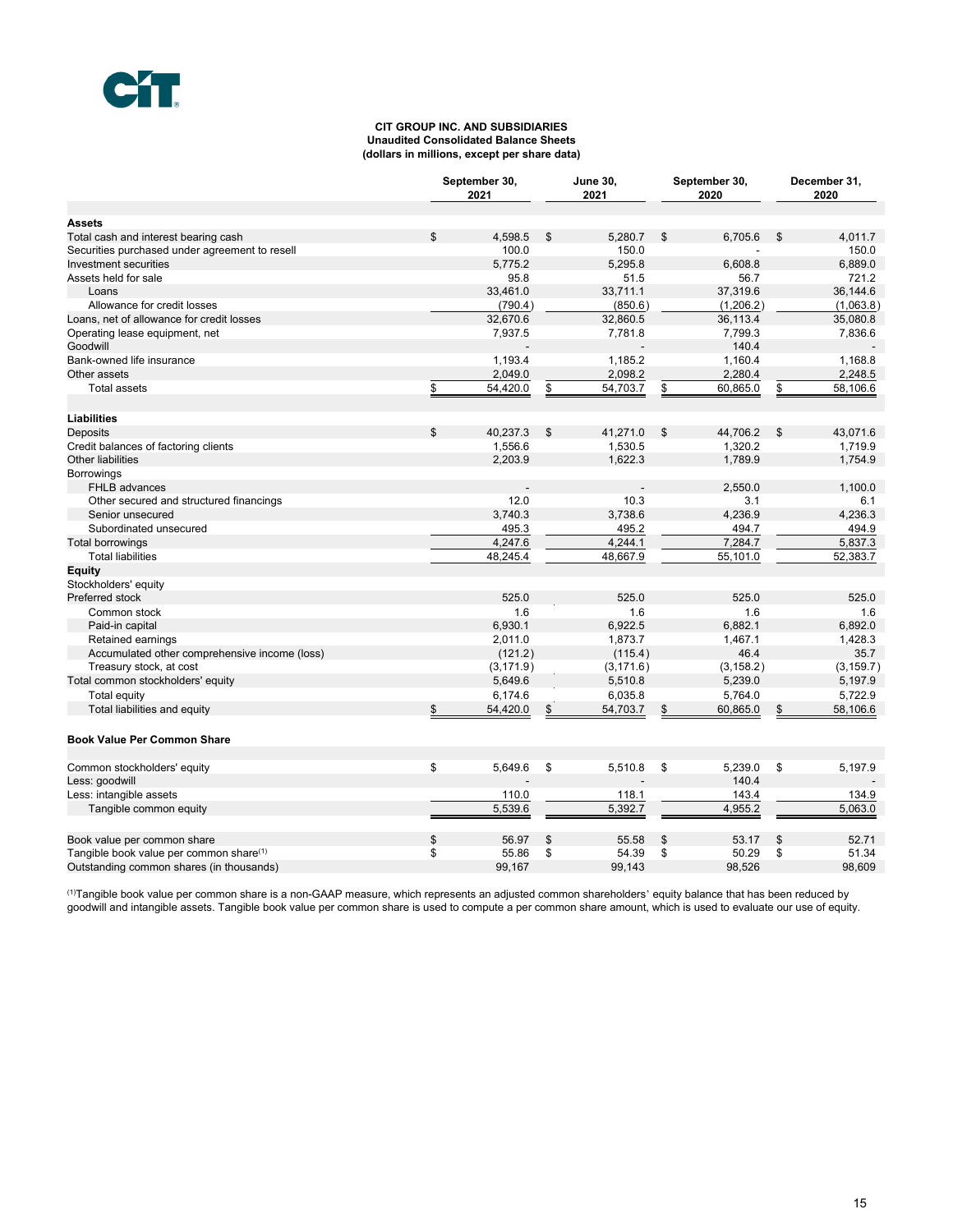#### **CIT GROUP INC. AND SUBSIDIARIES Average Balances and Rates (dollars in millions)**

|                                                                                |                           |                            |                |                           | <b>Quarters Ended</b>      |                |                           |                            |                |
|--------------------------------------------------------------------------------|---------------------------|----------------------------|----------------|---------------------------|----------------------------|----------------|---------------------------|----------------------------|----------------|
|                                                                                |                           | September 30, 2021         |                |                           | June 30, 2021              |                |                           | September 30, 2020         |                |
|                                                                                | Average<br><b>Balance</b> | Revenue/<br><b>Expense</b> | Yield/<br>Rate | Average<br><b>Balance</b> | Revenue/<br><b>Expense</b> | Yield/<br>Rate | Average<br><b>Balance</b> | Revenue/<br><b>Expense</b> | Yield/<br>Rate |
| <b>Assets</b>                                                                  |                           |                            |                |                           |                            |                |                           |                            |                |
| Interest bearing cash                                                          | 5,296.6<br>\$             | - \$<br>2.0                | $0.15\%$ \$    | 5.583.1                   | 1.5<br>\$                  | $0.11\%$ \$    | 7,652.1                   | 2.1<br>- \$                | 0.11%          |
| Investment securities and securities<br>purchased under agreements to resell   | 5,322.4                   | 15.9                       | 1.19%          | 5,247.5                   | 15.9                       | 1.21%          | 5,989.9                   | 25.4                       | 1.70%          |
| Loans and loans held for sale (net of<br>credit balances of factoring clients) | 31,865.6                  | 341.9                      | 4.29%          | 33,226.5                  | 355.7                      | 4.28%          | 36,301.6                  | 395.8                      | 4.36%          |
| Operating lease equipment, net<br>(including held for sale)                    | 7,862.5                   | 50.6                       | 2.57%          | 7,754.0                   | 50.6                       | 2.61%          | 7,824.4                   | 70.2                       | 3.59%          |
| Average earning assets (AEA)(Non-GAAP)                                         | 50,347.1                  | 410.4                      | 3.26%          | 51,811.1                  | 423.7                      | 3.27%          | 57,768.0                  | 493.5                      | 3.42%          |
| Non-interest earning assets                                                    |                           |                            |                |                           |                            |                |                           |                            |                |
| Cash and due from banks                                                        | 171.6                     |                            |                | 169.7                     |                            |                | 175.9                     |                            |                |
| Allowance for credit losses                                                    | (842.1)                   |                            |                | (926.7)                   |                            |                | (1, 196.1)                |                            |                |
| All other non-interest bearing assets                                          | 3,281.7                   |                            |                | 3,255.7                   |                            |                | 3,685.8                   |                            |                |
| <b>Total Average Assets</b>                                                    | \$52,958.3                |                            |                | \$54,309.8                |                            |                | \$60,433.6                |                            |                |
| <b>Liabilities</b>                                                             |                           |                            |                |                           |                            |                |                           |                            |                |
| Interest-bearing deposits and borrowings                                       |                           |                            |                |                           |                            |                |                           |                            |                |
| Deposits                                                                       | \$37.451.0                | 47.3                       |                | 0.51% \$38.283.0          | 50.7                       |                | 0.53% \$42,320.5          | 103.2                      | 0.98%          |
| <b>Borrowings</b>                                                              | 4,245.6                   | 55.7                       | 5.25%          | 4,832.1                   | 56.1                       | 4.64%          | 7,557.5                   | 62.3                       | 3.30%          |
| Total interest-bearing liabilities                                             | 41,696.6                  | 103.0                      | 0.99%          | 43,115.1                  | 106.8                      | 0.99%          | 49,878.0                  | 165.5                      | 1.33%          |
| Non-interest bearing deposits                                                  | 3,411.8                   |                            |                | 3.360.9                   |                            |                | 3.073.4                   |                            |                |
| Other non-interest bearing liabilities                                         | 1,723.6                   |                            |                | 1,906.0                   |                            |                | 1,734.2                   |                            |                |
| Stockholders' equity                                                           | 6,126.3                   |                            |                | 5,927.8                   |                            |                | 5,748.0                   |                            |                |
| Total Average Liabilities and<br>Stockholders' Equity                          | \$52,958.3                |                            |                | \$54,309.8                |                            |                | \$60,433.6                |                            |                |

|                                                                                |                           |                            | <b>Nine Months Ended</b> |                           |                            |                |
|--------------------------------------------------------------------------------|---------------------------|----------------------------|--------------------------|---------------------------|----------------------------|----------------|
|                                                                                |                           | September 30, 2021         |                          |                           | <b>September 30, 2020</b>  |                |
|                                                                                | Average<br><b>Balance</b> | Revenue/<br><b>Expense</b> | Yield/<br>Rate           | Average<br><b>Balance</b> | Revenue/<br><b>Expense</b> | Yield/<br>Rate |
| <b>Assets</b>                                                                  |                           |                            |                          |                           |                            |                |
| Interest bearing cash                                                          | 5,173.6<br>\$.            | 4.8<br>\$                  | $0.12\%$ \$              | 5,534.4                   | 9.5<br>\$                  | 0.23%          |
| Investment securities and securities<br>purchased under agreements to resell   | 5,568.4                   | 54.6                       | 1.31%                    | 6,569.3                   | 93.7                       | 1.90%          |
| Loans and loans held for sale (net of<br>credit balances of factoring clients) | 33.218.2                  | 1.061.6                    | 4.26%                    | 36.633.8                  | 1,280.6                    | 4.66%          |
| Operating lease equipment, net<br>(including held for sale)                    | 7,816.0                   | 159.6                      | 2.72%                    | 7,615.0                   | 211.8                      | 3.71%          |
| Average earning assets (AEA)(Non-GAAP)                                         | 51.776.2                  | 1,280.6                    | 3.30%                    | 56,352.5                  | 1,595.6                    | 3.78%          |
| Non-interest earning assets                                                    |                           |                            |                          |                           |                            |                |
| Cash and due from banks                                                        | 173.9                     |                            |                          | 196.5                     |                            |                |
| Allowance for credit losses                                                    | (940.5)                   |                            |                          | (1,021.4)                 |                            |                |
| All other non-interest bearing assets                                          | 3,318.7                   |                            |                          | 3,605.3                   |                            |                |
| <b>Total Average Assets</b>                                                    | \$54,328.3                |                            |                          | \$59,132.9                |                            |                |
| <b>Liabilities</b>                                                             |                           |                            |                          |                           |                            |                |
| Interest-bearing deposits and borrowings                                       |                           |                            |                          |                           |                            |                |
| Deposits                                                                       | \$38,338.2                | 159.2                      |                          | 0.55% \$41,079.0          | 398.1                      | 1.29%          |
| <b>Borrowings</b>                                                              | 4.839.3                   | 170.2                      | 4.69%                    | 7,489.4                   | 195.6                      | 3.48%          |
| Total interest-bearing liabilities                                             | 43.177.5                  | 329.4                      | 1.02%                    | 48.568.4                  | 593.7                      | 1.63%          |
| Non-interest bearing deposits                                                  | 3,386.3                   |                            |                          | 2,917.5                   |                            |                |
| Other non-interest bearing liabilities                                         | 1,824.6                   |                            |                          | 1,644.1                   |                            |                |
| Stockholders' equity                                                           | 5,939.9                   |                            |                          | 6,002.9                   |                            |                |
| <b>Total Average Liabilities and</b><br>Stockholders' Equity                   | \$54,328.3                |                            |                          | \$59,132.9                |                            |                |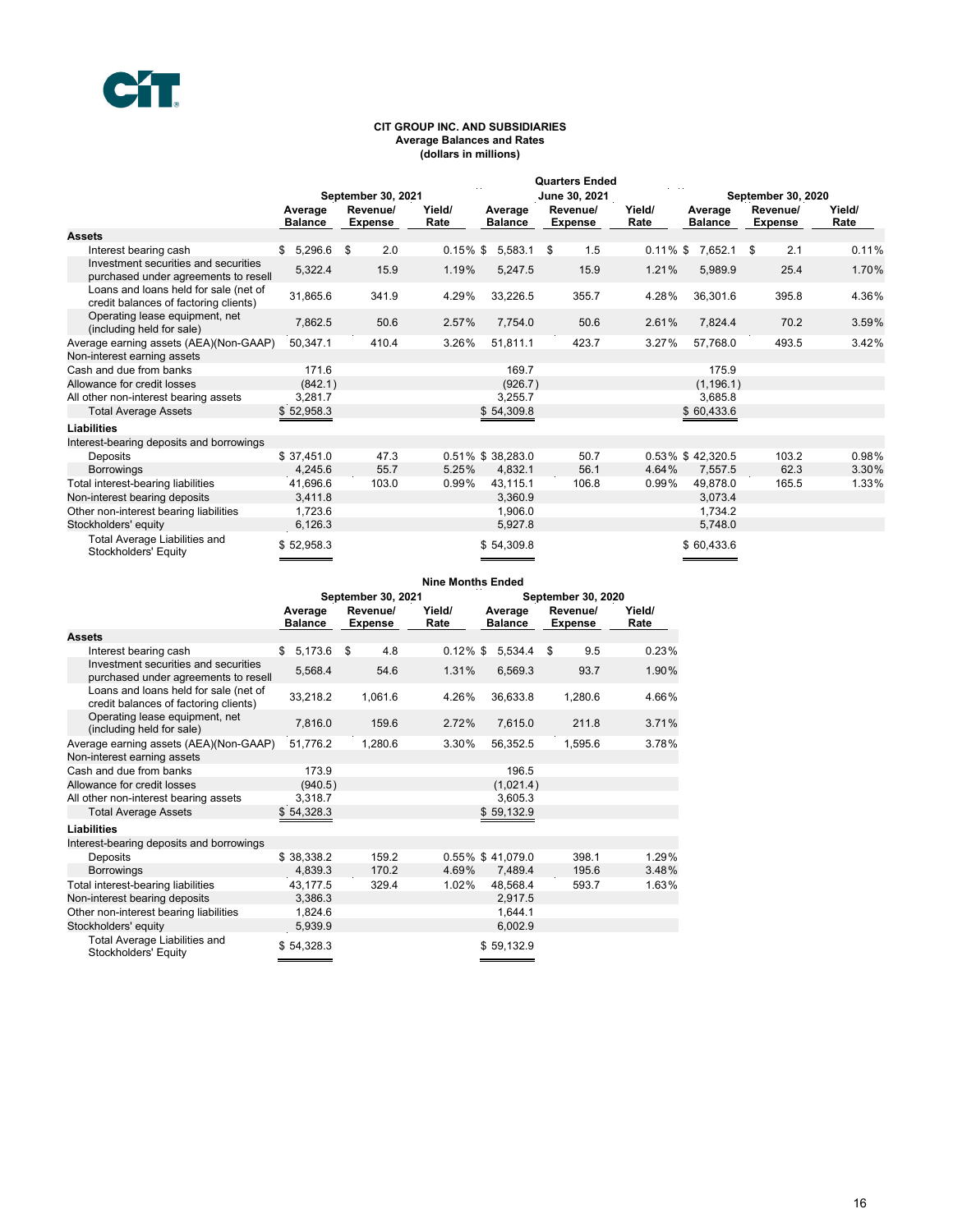#### **CIT GROUP INC. AND SUBSIDIARIES Non-GAAP Disclosures (dollars in millions)**

Non-GAAP financial measures disclosed by management are meant to provide additional information and insight relative to business trends to investors and, in certain cases, to present financial information as measured by rating agencies and other users of financial information. These measures are not in accordance with, or a substitute for, GAAP and may be different from, or inconsistent with, non-GAAP financial measures used by other companies.

|                                                                                                                              |                       |               |    | <b>Quarters Ended</b> |               |                |    | <b>Nine Months Ended</b> |    |                |  |  |
|------------------------------------------------------------------------------------------------------------------------------|-----------------------|---------------|----|-----------------------|---------------|----------------|----|--------------------------|----|----------------|--|--|
|                                                                                                                              |                       | September 30, |    | <b>June 30,</b>       |               | September 30,  |    | September 30,            |    | September 30,  |  |  |
|                                                                                                                              |                       | 2021          |    | 2021                  |               | 2020           |    | 2021                     |    | 2020           |  |  |
| Total Net Revenues <sup>(1)</sup>                                                                                            |                       |               |    |                       |               |                |    |                          |    |                |  |  |
| Interest income                                                                                                              | \$                    | 359.8         | \$ | 373.1                 | \$            | 423.3          | \$ | 1,121.0                  | \$ | 1,383.8        |  |  |
| Rental income on operating lease equipment                                                                                   |                       | 186.2         |    | 188.2                 |               | 201.3          |    | 569.1                    |    | 612.0          |  |  |
| Finance revenue (Non-GAAP)                                                                                                   |                       | 546.0         |    | 561.3                 |               | 624.6          |    | 1,690.1                  |    | 1.995.8        |  |  |
| Interest expense                                                                                                             |                       | 103.0         |    | 106.8                 |               | 165.5          |    | 329.4                    |    | 593.7          |  |  |
| Depreciation on operating lease equipment                                                                                    |                       | 85.1          |    | 82.8                  |               | 82.5           |    | 252.6                    |    | 241.9          |  |  |
| Maintenance and other operating lease expenses                                                                               |                       | 50.5          |    | 54.8                  |               | 48.6           |    | 156.9                    |    | 158.3          |  |  |
| Net finance revenue (NFR) <sup>(2)</sup> (Non-GAAP)                                                                          |                       | 307.4         |    | 316.9                 |               | 328.0          |    | 951.2                    |    | 1,001.9        |  |  |
| Other non-interest income                                                                                                    |                       | 124.7         |    | 160.7                 |               | 146.0          |    | 515.3                    |    | 379.2          |  |  |
| Total net revenues (Non-GAAP)                                                                                                | \$                    | 432.1         | \$ | 477.6                 | \$            | 474.0          | \$ | 1,466.5                  | \$ | 1,381.1        |  |  |
|                                                                                                                              |                       |               |    |                       |               |                |    |                          |    |                |  |  |
| NFR (Non-GAAP)                                                                                                               | \$                    | 307.4         | \$ | 316.9                 |               | 328.0          |    | 951.2                    |    | 1,001.9        |  |  |
| Net finance margin (NFR as a % of AEA)(NFM)(Non-GAAP) <sup>(2)</sup>                                                         |                       | 2.44%         |    | 2.45%                 |               | 2.27%          |    | 2.45%                    |    | 2.37%          |  |  |
| <b>Operating Expenses</b>                                                                                                    |                       |               |    |                       |               |                |    |                          |    |                |  |  |
| Total operating expenses                                                                                                     | \$                    | 268.2         | \$ | 251.2                 | \$            | 295.5          | \$ | 793.4                    | \$ | 990.3          |  |  |
| Noteworthy items $(3)$                                                                                                       |                       | 0.7           |    | (6.2)                 |               | 0.5            |    | 1.4                      |    | 74.7           |  |  |
| Intangible asset amortization                                                                                                |                       | 8.1           |    | 8.3                   |               | 8.5            |    | 24.8                     |    | 25.5           |  |  |
| Operating expenses, excluding noteworthy items                                                                               | \$                    | 259.4         | \$ | 249.1                 | \$            | 286.5          | \$ | 767.2                    | \$ | 890.1          |  |  |
| <b>Total net revenues (Non-GAAP)</b>                                                                                         | \$                    | 432.1         | \$ | 477.6                 | \$            | 474.0          | \$ | 1,466.5                  | \$ | 1,381.1        |  |  |
| Noteworthy items                                                                                                             |                       | 13.2          |    |                       |               |                |    | (69.8)                   |    |                |  |  |
| Total net revenues, excluding noteworthy items (Non-GAAP)\$                                                                  |                       | 445.3         |    | 477.6                 |               | 474.0          |    | 1,396.7                  |    | 1,381.1        |  |  |
|                                                                                                                              |                       | 60.2%         |    | 52.5%                 |               |                |    |                          |    |                |  |  |
| Net Efficiency Ratio <sup>(4)</sup> (Non-GAAP)<br>Net Efficiency Ratio, excluding noteworthy items <sup>(4)</sup> (Non-GAAP) |                       | 58.3%         |    | 52.2%                 |               | 60.6%<br>60.4% |    | 53.0%<br>54.9%           |    | 67.2%<br>64.5% |  |  |
|                                                                                                                              |                       |               |    |                       |               |                |    |                          |    |                |  |  |
| Average Earning Assets <sup>(5)</sup>                                                                                        |                       |               |    |                       |               |                |    |                          |    |                |  |  |
| Average Earning Assets (Non-GAAP)                                                                                            | \$                    | 50,347.1      | \$ | 51,811.1              | \$            | 57,768.0       | \$ | 51,776.3                 | \$ | 56,352.5       |  |  |
|                                                                                                                              | September 30,<br>2021 |               |    | <b>June 30,</b>       | September 30, |                |    |                          |    |                |  |  |
|                                                                                                                              |                       |               |    | 2021                  |               | 2020           |    |                          |    |                |  |  |
| Period End Earning Assets <sup>(5)</sup>                                                                                     |                       |               |    |                       |               |                |    |                          |    |                |  |  |
| Loans                                                                                                                        | \$                    | 33,461.0      | \$ | 33,711.1              | \$            | 37,319.6       |    |                          |    |                |  |  |
| Operating lease equipment, net                                                                                               |                       | 7,937.5       |    | 7,781.8               |               | 7,799.3        |    |                          |    |                |  |  |
| Assets held for sale                                                                                                         |                       | 95.8          |    | 51.5                  |               | 56.7           |    |                          |    |                |  |  |
| Credit balances of factoring clients                                                                                         |                       | (1,556.6)     |    | (1,530.5)             |               | (1,320.2)      |    |                          |    |                |  |  |
| Interest-bearing cash                                                                                                        |                       | 4,428.7       |    | 5,134.1               |               | 6,529.9        |    |                          |    |                |  |  |
| Investment securities and securities purchased under agreement                                                               |                       |               |    |                       |               |                |    |                          |    |                |  |  |
| to resell                                                                                                                    |                       | 5,875.2       |    | 5,445.8               |               | 6,608.8        |    |                          |    |                |  |  |
| Total earning assets (Non-GAAP)                                                                                              | \$                    | 50,241.6      | \$ | 50,593.8              | \$            | 56,994.1       |    |                          |    |                |  |  |
| Average core Loans and Leases <sup>(6)</sup>                                                                                 |                       |               |    |                       |               |                |    |                          |    |                |  |  |
| Total average loans (incl HFS, net of credit balances)                                                                       | \$                    | 31,865.6      | \$ | 33,226.5              | \$            | 36,301.6       | \$ | 33,218.2                 | \$ | 36,633.8       |  |  |
| Total average operating lease equipment (incl HFS)                                                                           |                       | 7,862.5       |    | 7,754.0               |               | 7,824.4        |    | 7,816.0                  |    | 7,615.0        |  |  |
| Total average loans and leases                                                                                               |                       | 39,728.1      |    | 40,980.5              |               | 44,126.0       |    | 41,034.2                 |    | 44,248.8       |  |  |
| Average non-core portfolio, LCM                                                                                              |                       | 1,316.2       |    | 1,501.8               |               | 1,979.7        |    | 1,489.3                  |    | 2,066.7        |  |  |
| Average core loans and leases                                                                                                | \$                    | 38,411.9      | \$ | 39,478.7              | \$            | 42,146.3       | \$ | 39,544.9                 | \$ | 42,182.1       |  |  |
|                                                                                                                              |                       |               |    |                       |               |                |    |                          |    |                |  |  |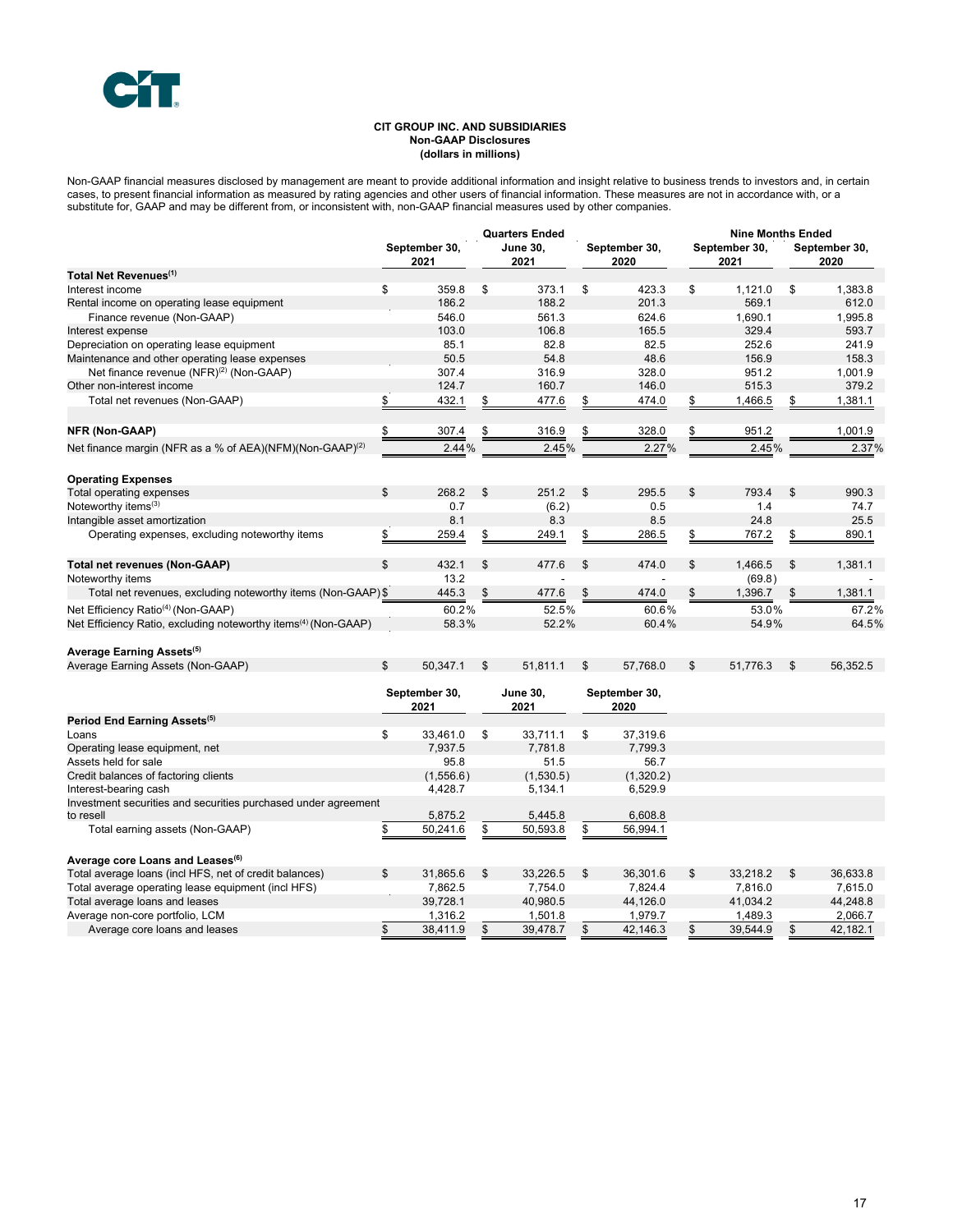#### **CIT GROUP INC. AND SUBSIDIARIES Non-GAAP Disclosures (continued) (dollars in millions)**

Non-GAAP financial measures disclosed by management are meant to provide additional information and insight relative to business trends to investors and, in certain cases, to present financial information as measured by rating agencies and other users of financial information. These measures are not in accordance with, or a substitute for, GAAP and may be different from, or inconsistent with, non-GAAP financial measures used by other companies.

|                                                                                                                          | September 30,<br>2021 |         | <b>Quarters Ended</b><br><b>June 30.</b><br>2021 |         | September 30,<br>2020 |         | <b>Nine Months Ended</b> |         |    |                       |  |
|--------------------------------------------------------------------------------------------------------------------------|-----------------------|---------|--------------------------------------------------|---------|-----------------------|---------|--------------------------|---------|----|-----------------------|--|
|                                                                                                                          |                       |         |                                                  |         |                       |         | September 30,<br>2021    |         |    | September 30,<br>2020 |  |
| ROICE <sup>(7)</sup>                                                                                                     |                       |         |                                                  |         |                       |         |                          |         |    |                       |  |
| Tangible book value (Non-GAAP, reconciled on Balance Sheet                                                               |                       |         |                                                  |         |                       |         |                          |         |    |                       |  |
| table)                                                                                                                   | \$                    | 5,539.5 | \$                                               | 5,392.7 | \$                    | 4,955.2 | \$                       | 5,539.5 | \$ | 4,955.2               |  |
| Average tangible common equity (Non-GAAP)                                                                                | \$                    | 5,486.3 | \$                                               | 5,279.4 | \$                    | 4,927.9 | \$                       | 5,291.7 | \$ | 5,060.6               |  |
| Income (loss) available to common shareholders                                                                           | \$                    | 172.7   | \$                                               | 214.6   | \$                    | 82.9    | \$                       | 688.3   | \$ | (642.8)               |  |
| Goodwill impairment, after tax                                                                                           |                       |         |                                                  |         |                       |         |                          |         |    | 339.0                 |  |
| Intangible asset amortization, after tax                                                                                 |                       | 6.1     |                                                  | 6.2     |                       | 6.3     |                          | 18.9    |    | 18.5                  |  |
| Non-GAAP income (loss) - for ROTCE calculation                                                                           | \$                    | 178.8   | \$                                               | 220.8   | \$                    | 89.2    | \$                       | 707.2   | \$ | (285.3)               |  |
| Return on average tangible common equity                                                                                 |                       | 13.04%  |                                                  | 16.73%  |                       | 7.24%   |                          | 17.82%  |    | <b>NM</b>             |  |
| Non-GAAP income (loss) (from the following non-GAAP<br>noteworthy tables)                                                | \$                    | 185.2   | \$                                               | 209.8   | \$                    | 82.7    | \$                       | 639.6   | \$ | (217.1)               |  |
| Intangible asset amortization, after tax                                                                                 |                       | 6.1     |                                                  | 6.2     |                       | 6.3     |                          | 18.9    |    | 18.5                  |  |
| Non-GAAP income (loss) - for ROTCE calculation, excluding                                                                |                       |         |                                                  |         |                       |         |                          |         |    |                       |  |
| noteworthy items                                                                                                         | \$                    | 191.3   | \$                                               | 216.0   | \$                    | 89.0    | \$                       | 658.5   | \$ | (198.6)               |  |
| Preferred dividend normalization                                                                                         |                       | (4.7)   |                                                  | 4.7     |                       | (4.7)   |                          | (4.7)   |    | (4.7)                 |  |
| Non-GAAP income (loss) - for ROTCE calculation, excluding<br>noteworthy items and preferred dividend normalization       |                       | 186.6   |                                                  | 220.7   | \$                    | 84.3    | \$                       | 653.8   | \$ | (203.3)               |  |
| Return on average tangible common equity, after noteworthy<br>items                                                      |                       | 13.95%  |                                                  | 16.37%  |                       | 7.22%   |                          | 16.59%  |    | <b>NM</b>             |  |
| Return on average tangible common equity, after noteworthy<br>items and preferred dividend normalization                 |                       | 13.60%  |                                                  | 16.72%  |                       | 6.84%   |                          | 16.47%  |    | <b>NM</b>             |  |
|                                                                                                                          |                       |         |                                                  |         |                       |         |                          |         |    |                       |  |
| Effective Tax Rate Reconciliation <sup>(8)</sup>                                                                         |                       |         |                                                  |         |                       |         |                          |         |    |                       |  |
| Provision (benefit) for income taxes - GAAP                                                                              | \$                    | 55.5    | \$                                               | 71.7    | \$                    | 29.5    | \$                       | 223.5   | \$ | (116.0)               |  |
| Income tax on noteworthy items                                                                                           |                       | 1.4     |                                                  | (1.4)   |                       | 0.7     |                          | (19.7)  |    | 38.5                  |  |
| Provision (benefit) for income taxes, before noteworthy<br>items - Non-GAAP                                              | \$                    | 56.9    | \$                                               | 70.3    | \$                    | 30.2    | \$                       | 203.8   | \$ | (77.5)                |  |
| Income tax - remaining discrete items                                                                                    |                       | 4.8     |                                                  | 4.0     |                       | (0.1)   |                          | 16.1    |    | 1.8                   |  |
| Provision (benefit) for income taxes, before noteworthy and                                                              |                       |         |                                                  |         |                       |         |                          |         |    |                       |  |
| discrete tax items - Non-GAAP                                                                                            |                       | 61.7    | \$                                               | 74.3    |                       | 30.1    | \$                       | 219.9   |    | (75.7)                |  |
| Income (loss) before (benefit) provision for income taxes - GAAP \$                                                      |                       | 231.0   | \$                                               | 298.6   | \$                    | 115.2   | \$                       | 929.7   | \$ | (739.9)               |  |
| Noteworthy items before tax                                                                                              |                       | 13.9    |                                                  | (6.2)   |                       | 0.5     |                          | (68.4)  |    | 464.2                 |  |
| Adjusted income (loss) before (benefit) provision for income<br>taxes and discrete items - Non-GAAP                      | \$                    | 244.9   | \$                                               | 292.4   | \$                    | 115.7   | \$                       | 861.3   | \$ | (275.7)               |  |
|                                                                                                                          |                       |         |                                                  |         |                       |         |                          |         |    |                       |  |
| Effective tax rate - GAAP                                                                                                |                       | 24.0%   |                                                  | 24.0%   |                       | 25.6%   |                          | 24.0%   |    | 15.7%                 |  |
| Effective tax rate, before noteworthy items - Non-GAAP<br>Effective tax rate, before noteworthy and tax discrete items - |                       | 23.2%   |                                                  | 24.0%   |                       | 26.1%   |                          | 23.7%   |    | 28.1%                 |  |
| Non-GAAP                                                                                                                 |                       | 25.2%   |                                                  | 25.4%   |                       | 26.0%   |                          | 25.5%   |    | 27.4%                 |  |

 (1)Total net revenues are the combination of net finance revenue and other income, and are therefore considered a non-GAAP measurement. Total net revenues are an aggregation of all sources of revenue for the Company. Total net revenues are used by management to monitor business performance.

<sup>(2)</sup>Net finance margin and net finance margin, excluding noteworthy items are non-GAAP measures. Net finance margin is calculated by dividing net finance revenue by AEA. Net finance revenue is a non-GAAP measurement reflecting net interest revenue (interest and fees on loans, interest on interest-bearing cash, and interest/dividends on investments less interest expense on deposits and borrowings) plus net operating lease revenue (a non-GAAP measure that is the net of three GAAP balances, rental income on operating lease equipment less depreciation on operating lease equipment and maintenance and other operating lease equipment expenses). Due to the nature of our loans and leases, which include a higher proportion of operating lease equipment than most bank holding companies ("BHCs"), certain financial measures commonly used by other BHCs are not as meaningful for CIT. As such, net finance margin is used by management, compared to net interest margin (a common metric used by other BHCs), which does not fully reflect the earnings of our portfolio because it includes the impact of debt costs of all our assets but excludes the net operating lease revenue. AEA is a non-GAAP measure that is calculated using balances of earning assets (the sum of loans (less the credit balances of factoring clients), operating lease equipment, net, assets held for sale, interest-bearing cash, investment securities, securities purchased under agreements to resell, and indemnification asset.

(3)Management believes that adjusting for noteworthy items provides a measure of the underlying performance of the Company. Noteworthy items and the impact on various income statement line items are presented in a forthcoming table. Not all periods contain noteworthy items.

(4)Net efficiency ratio is a non-GAAP measurement used by management to measure operating expenses (before intangible asset amortization and restructuring costs) to the level of total net revenues. In order to assist in comparability to other quarters, we further adjusted the calculation due to other noteworthy items.

<sup>(5)</sup>Earning assets are utilized in certain revenue and earnings ratios. Earning assets are net of credit balances of factoring clients. This net amount represents the amounts we fund. We use the average of these balances (AEA) to calculate various metrics noted in this release.

 $^{(6)}$ Average core loans and leases is a non-GAAP measure due to the exclusion of the portfolios listed in the table. Management uses this balance to gauge the trend in the remaining portfolio.

 $\sigma$ Net income and income from continuing operations are adjusted to remove the impact of goodwill impairment and intangible asset amortization, while the average tangible common equity is reduced for disallowed deferred tax assets. In order to assist in comparability to other quarters, we also present the calculation excluding noteworthy items. Return on average tangible common equity is another metric used to evaluate our use of equity and evaluate the performance of our business. These are non-GAAP measures.

(8)The provision for income taxes before noteworthy and discrete items, adjusted income from continuing operations and the respective effective tax rates are non-GAAP measures, which management uses for analytical purposes to understand the Company's underlying tax rate.